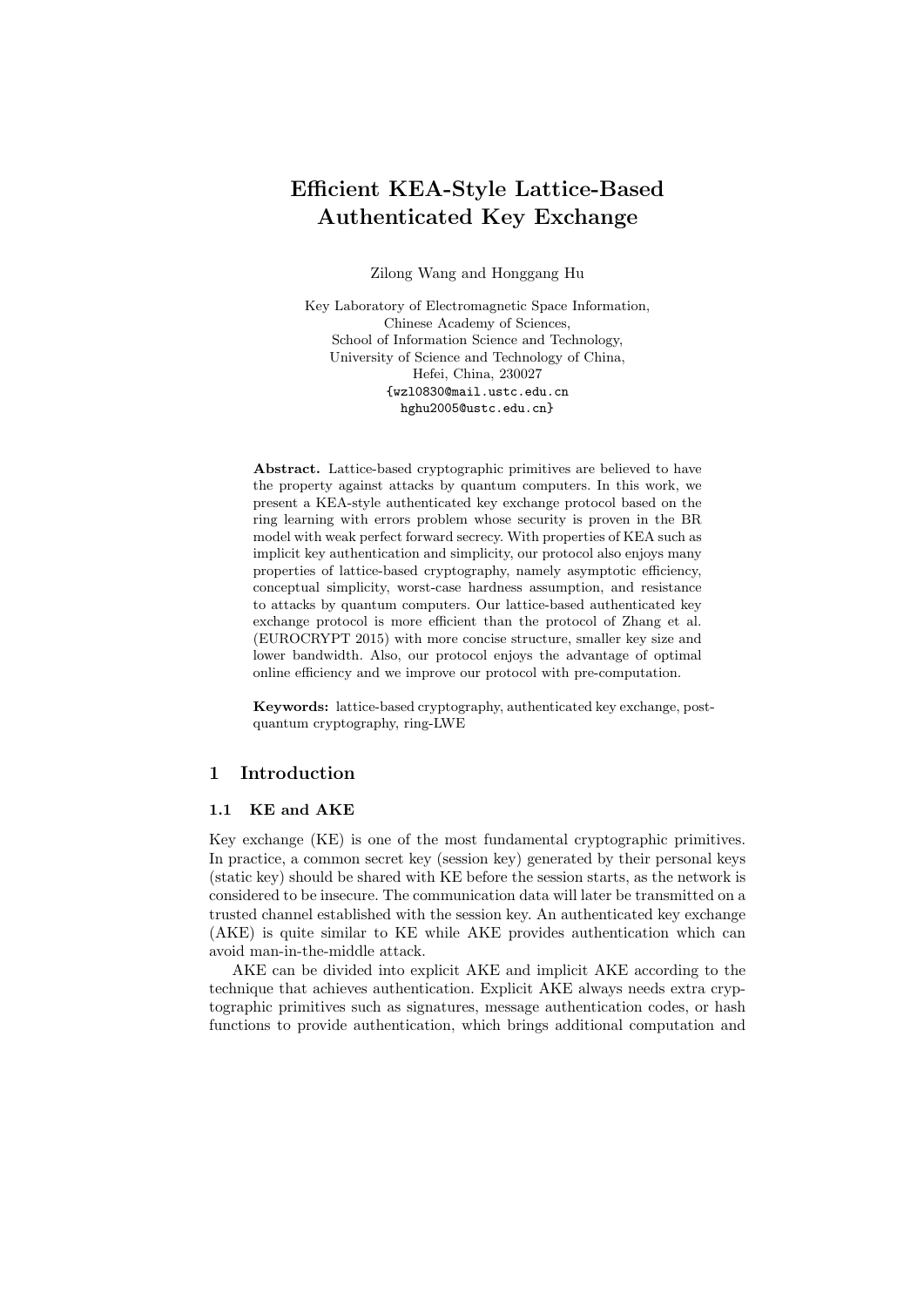communication overhead and makes the protocol more complicated. The IKE [22], SIGMA [24], SSL [16], TLS [13], JFK [2] are all explicit AKEs. Implicit AKE achieves authentication by ingenious design of the algebraic structure. The KEA [33], OPACITY [32], MQV [29], HMQV [23] and OAKE [34] are families of implicitly AKE.

Intuitively, an AKE is secure if no probabilistic polynomial time (PPT) adversary is able to extract any useful information from the data exchanged during the session. Formally, the widely used security models for AKE include the BR model [4, 35], the CK model [10] and the ACCE model [20]. The BR model, which is introduced by Bellare and Rogaway, is an indistinguishability-based security model. The CK model, which accounts for scenarios in which the adversary can obtain information about a party's static secret key or a session state, inherits from Krawczyk's SIGMA family of protocols. The ACCE model is a variant of the BR model which has separated properties for entity authentication and channel security.

Another property of AKE protocols is perfect forward secrecy (PFS). PFS requires that an adversary who corrupts one of the parties can not destroy the security of previous sessions. However, Krawzcyk [23] showed that no 2-pass AKE protocol can achieve PFS. Alternatively, he presented a notion of weak perfect forward secrecy (wPFS) which says that the session key of an honest session remains secure if the static keys are compromised after the session is finished.

#### 1.2 Lattice-Based Cryptosystems and Key Reused Attack

It is important to construct protocols based on lattice problems as lattice-based cryptography is believed to resist quantum computers attacks. For instance, a post-quantum cryptography competition is held by NIST to advance the process of post-quantum cryptography standard.

The most widely used lattice problem to construct lattice-based cryptography is the learning with errors (LWE) problem which was first proposed by Regev [31] as an extension of learning parity with noise (LPN) problem [5]. Later in [28], Lyubashevsky et al. introduced the ring-LWE which is the ring -based analogue of LWE, and proved the hardness of ring-LWE. (ring-)LWE has attracted a lot of attention in theories and applications due to its good asymptotical efficiency, strong security, and exquisite construction. LWE has been used to construct public-key encryption [19, 26, 31], identity-based encryption [1, 11], key exchange  $[3, 7, 14, 35, 21]$ , and fully homomorphic encryption  $[8, 9]$ , etc.

#### 1.3 Techniques and Relation to KEA

The key idea behind our protocol, which was firstly proposed by Linder et al. [26], is that the two parties share a common secret:  $I(x, y) = xAy$ , where x and  $y \in \mathbb{Z}_q^n$  are the static keys of two parties, and A is randomly chosen from  $\mathbb{R}_q^{n \times n}$ . When it comes to ring-LWE, the form is simpler:  $I(x, y) = xay$ , where x and  $y \in \mathbb{R}$  are the static keys of two parties, and a is randomly chosen from  $\mathbb{R}$ .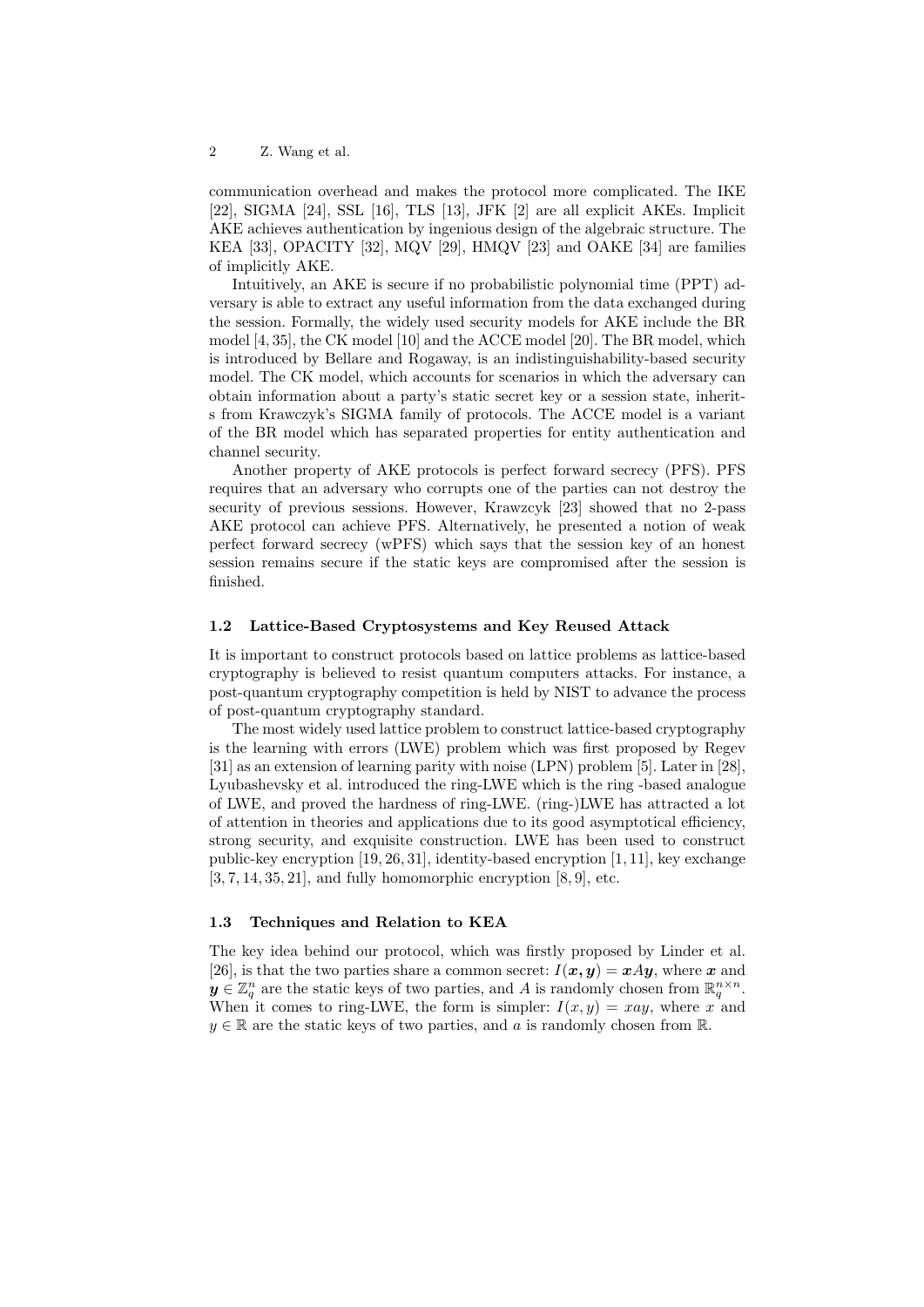The definition of ring-LWE indicates that it will bring some small errors during the session. These small errors may be beneficial in security, but they make the protocol incorrect. A common method to deal with these errors is reconciliation mechanism which was first proposed by Ding et al. [14] and soon improved with a more bandwidth-efficient and unbiased one presented by Peikert [30]. In [3], Erdem et al. proposed a more efficient reconciliation mechanism based on a varying error distribution at the expense of security. In [21], Jin et al. formalized reconciliation mechanism as a black-box called key consensus (KC) and gave the upper bound on parameters for any KC. What's more, they designed a KC called OKCN which can achieve the upper bound.

Our AKE protocol is inspired by KEA which was designed by the NSA and later standardized by the NIST. However, they are very different in the underlying algebraic structures. In the original KEA protocol, the shared key is  $H_K(A^y \oplus X^b)$ . Later in [25], Lauter et al. improved the original KEA with a provably secure version  $KEA^+$ . Throughout our work, we simply refer KEA to the provably secure version  $KEA^+$ . Formally, let G be a cyclic group with generator  $g \in G$  and  $|G| = n$ . Randomly choose  $s_i, s_j \in \{1, ..., n\}$  as the static keys of Party  $i$  and Party  $j$ . The specification of KEA is given in Fig. 1, where  $H$  is a hash function.

| Party i                                                | Party i                                              |
|--------------------------------------------------------|------------------------------------------------------|
| $PK: P_i = q^{s_i} \in G$                              | $PK: P_i = g^{s_j} \in G$                            |
| SK: $s_i \in \{1, , n\}$                               | SK: $s_i \in \{1, , n\}$                             |
| $X = q^x$                                              |                                                      |
| x randomly chosen from $\{1, , n\} \xrightarrow{i, X}$ | $Y = q^y$                                            |
|                                                        | $\xleftarrow{j,Y}$ y randomly chosen from $\{1,,n\}$ |
| $K_i = H(Y^{s_i}, P_i^x, i, j)$                        | $K_i = H(P_i^y, X^{s_j}, i, j)$                      |

Fig. 1. Specification of KEA

As shown in [34], KEA enjoys the advantage of optimal online efficiency. The separation of two exponentiations, which allow off-line pre-computation, makes KEA much more desirable for deployments on low-power devices, such as smart cards and phones over wireless setting. Take Party i as an example, Party i precomputes X and  $P_j^x$  before session starts, where j is one of the potential parties which Party *i* may communicate with.

Thanks to the simplicity of KEA, there is no complicated computation for each party to compute a closed value for reconciliation mechanism. Compared to the protocol in [35], the error of these two values is smaller. Consequently, a smaller  $q$  is sufficient for ensuring the correctness of reconciliation mechanism, which has two advantages: 1) A smaller  $q$  can reduce the bit length of public keys and the bandwidth as they are proportional to  $\log q$ ; 2) For any fixed error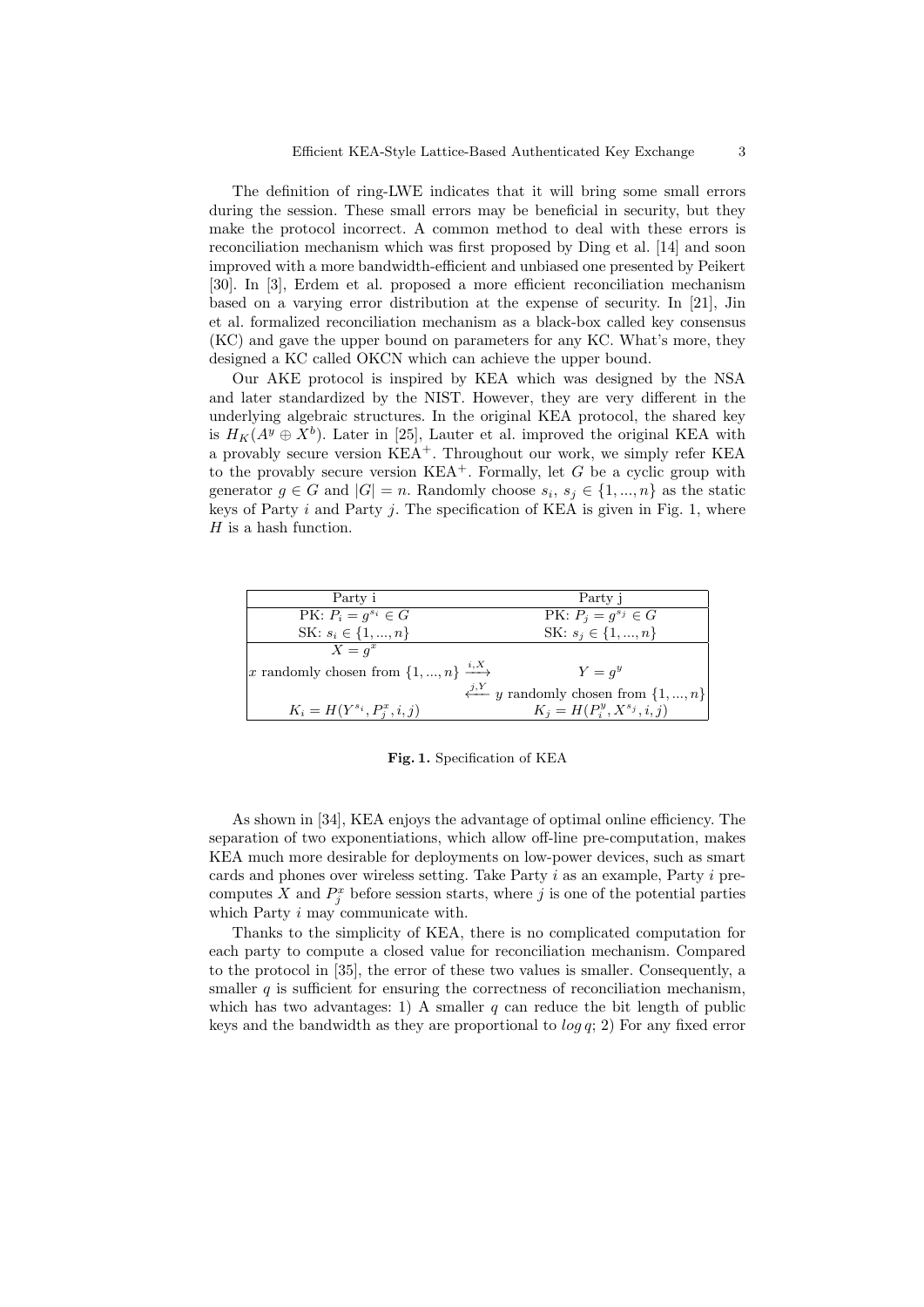rate  $\alpha$ , higher security level can be achieved with a smaller q as the security of (ring-)LWE is partially dependent on the ratio of q and  $\alpha$ .

In KEA, the  $X^{s_j} = g^{xs_j}$  do not reveal any information about  $s_j$  even x is chosen by adversary. However, it is well-known that the Regev's encryption [31] is not chosen-ciphertext attack (CCA) secure. This vulnerability was utilized by Ding et al. [15] who show an attack depends on the leakage of signal function [14]. The adversary can extract the static key of target party after 2q queries. But this type of attack is inefficient to our protocol for two reasons: 1) Similar as PKI, the public keys of parties will be updated periodically, and there are no enough queries for adversary to extract the static keys; 2) The signal function in our protocol is probabilistic polynomial time algorithm. It is more difficult for adversary to decide the period of the signal value during the attack.

#### 1.4 Related Works and Our Contributions

The raise of attention to post-quantum cryptography stimulates more constructions of lattice-based AKE protocols in the last few years. A passive-secure KE protocol based on (ring-)LWE, which was proposed by Ding et al., is translated from standard Diffie-Hellman protocol [14]. The most significant contribution of Ding' work is that they proposed the concept of reconciliation mechanism to deal with the errors. Fujioka et al. [17] proposed a generic construction of AKE from CCA secure KEMs, which can be proven secure in the  $CK^+$  model. However, their construction was just of theoretic interest. In [18], Fujioka et al. gave a more practical AKE protocol which can be constructed from any one-way CCA secure KEM in the random oracle model. In [30], Peikert presented an efficient key encapsulation mechanism (KEM) based on ring-LWE, and then translated it into an AKE protocol using the SIGMA-style structure. After that, Bos et al. [7] utilized Peikerts KEM as a DH-like KE protocol, and integrated it into the TLS protocol. Strictly speaking, their protocol is not a lattice-based AKE protocol because classical signatures were employed to provide explicit authentication. Alkim et al. [3] then improved the performance of Peikert's KEM to make the AKE protocol more practical, and their new protocol that called NewHope was applied to the Google's browser Chrome. It is the first post-quantum AKE protocol adopted by real world. Zhang et al. [35] proposed the first lattice-based implicit AKE whose structure is similar as HMQV. In [21], Jin et al. introduced the notion of key consensus (KC) as a tool and presented generic constructions of KE based on KC.

A rough comparison of lattice-based AKEs is given in Table 1. A more detailed comparison between our protocols and the protocol in [35] is showed in Table 2 as they are very similar and are all implicit AKE protocols.

#### 1.5 Organization

Section 2 presents some basic notations and facts. The AKE protocol based on ring-LWE problem is given in Section 3 and the analysis of the protocol from Section 3 is given in Section 4. In Section 5, a new protocol which is more efficient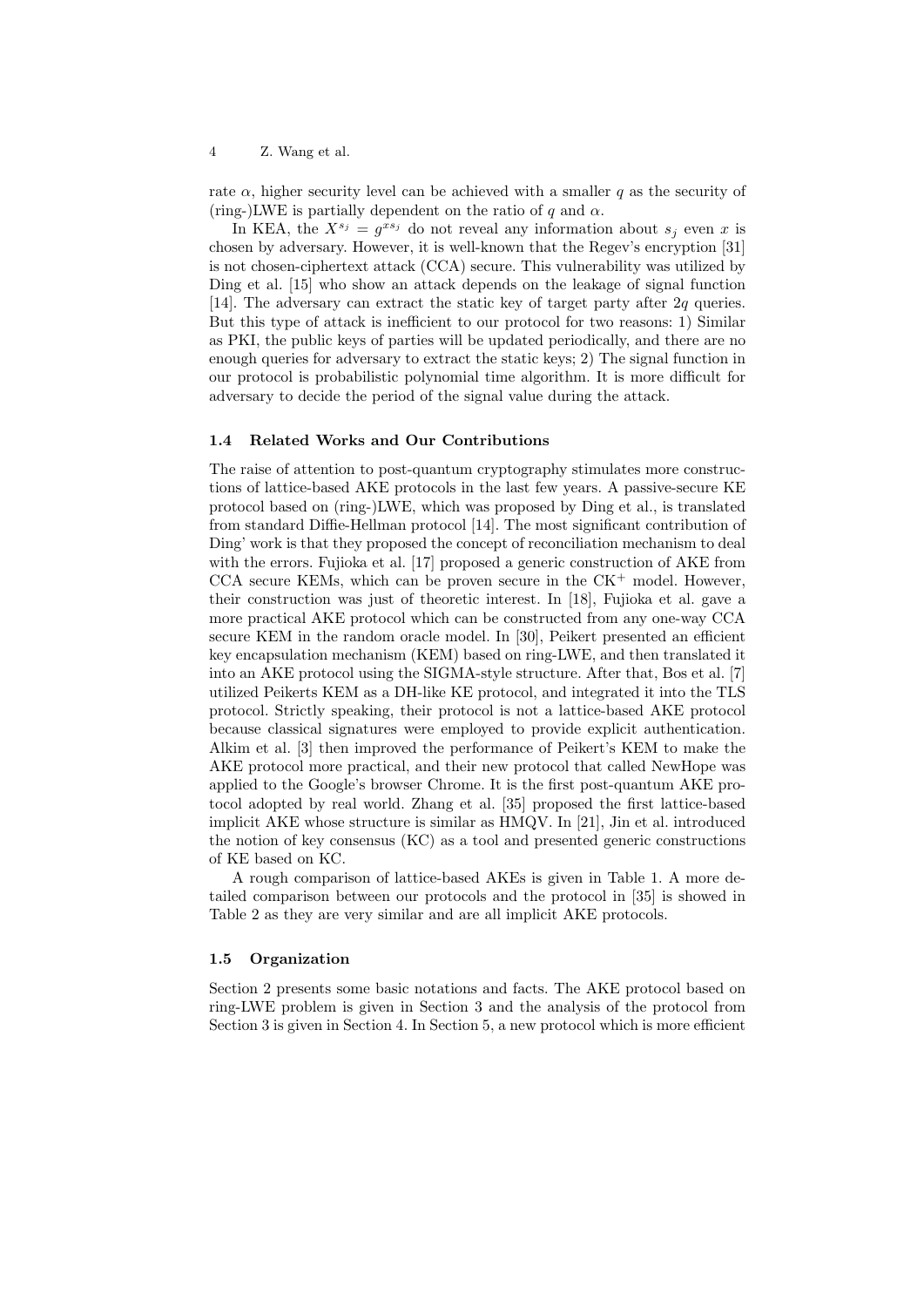|                        |            | Protocols   KEM/PKE   Signature   Message-pass |           | Security     | Num. of Rings |  |
|------------------------|------------|------------------------------------------------|-----------|--------------|---------------|--|
| Fujioka <sup>[7]</sup> | CCA        |                                                | $2$ -pass | $CK^+$       | $\gg 7$       |  |
| Fujioka [3]            | OW-CCA     |                                                | $2$ -pass | $CK^+$       |               |  |
| Peikert [30]           | <b>CPA</b> | EUF-CMA                                        | 3-pass    | SK-security  | $> 2^{(1)}$   |  |
| $Bos$ [7]              | <b>CPA</b> | EUF-CMA                                        | 4-pass    | ACCE         | 2             |  |
| Alkim $[3]$            | <b>CPA</b> | EUF-CMA                                        | 4-pass    |              | $2 + x^{(2)}$ |  |
| $\text{Zhang}$ [35]    |            | implicit                                       | 2-pass    | BR with wPFS | $\Omega$      |  |
| Ours                   |            | implicit                                       | $2$ -pass | BR with wPFS | 2             |  |

Table 1. Comparison of lattice-based AKEs.

(1) 2 ring elements for KEM and more for the concrete lattice-based signatures. (2) The actual number of ring elements depends on the signature, and it can be

a traditional signature, so  $x \geq 0$ 

Table 2. Comparison between ours and Zhang's protocol [35] with 80 bits security. mult. refers to the total number of multiplications over rings.

| $ $ Protocols $ n  \alpha$ $ \log q $ mult.    |  |  | n k                                   | sk | $\vert \text{init. msg} \vert \text{resp. msg} \vert$ |
|------------------------------------------------|--|--|---------------------------------------|----|-------------------------------------------------------|
| $\sqrt{2 \text{hang } [35]   1024   3.397}$ 45 |  |  | 5.625 KB 1.5 KB 5.625 KB 5.75 KB      |    |                                                       |
| Section 3 $ 1024 3.192 $ 30                    |  |  | 3.75 KB $ 0.75$ KB $ 3.75$ KB $ 4$ KB |    |                                                       |
| Section 4 $ 1024 3.192 $ 30                    |  |  | $3.75$ KB 0.75 KB 3.75 KB             |    | 4 KB                                                  |

for the Internet is considered. In the last section, we analyze the concrete choices of parameters along with the consideration of their security.

# 2 Preliminaries

#### 2.1 Notation:

Let  $\kappa$  be the security parameter. Bold capital letters denote matrices. Bold lowercase letters denote vectors. For any integer  $q$ , let  $\mathbb{Z}_q$  denote the quotient ring  $\mathbb{Z}/q\mathbb{Z}$ . We use  $a \leftarrow_r B$  to denote that a is an element randomly chosen from B, where B is a distribution or a finite set. When we say that a function  $f(x)$  is negligible, we mean that for every  $c > 0$ , there exists a X satisfies:  $f(x) < 1/x^c$ for all  $x > X$ . The statistical distance between two distributions, X and Y, over some finite set  $S$  is defined as:

$$
\Delta(X,Y) = \frac{1}{2} \sum_{s \in S} |Pr(X = s) - Pr(Y = s)|.
$$

If  $\Delta(X, Y)$  is negligible, we say that X and Y are statistically indistinguishable.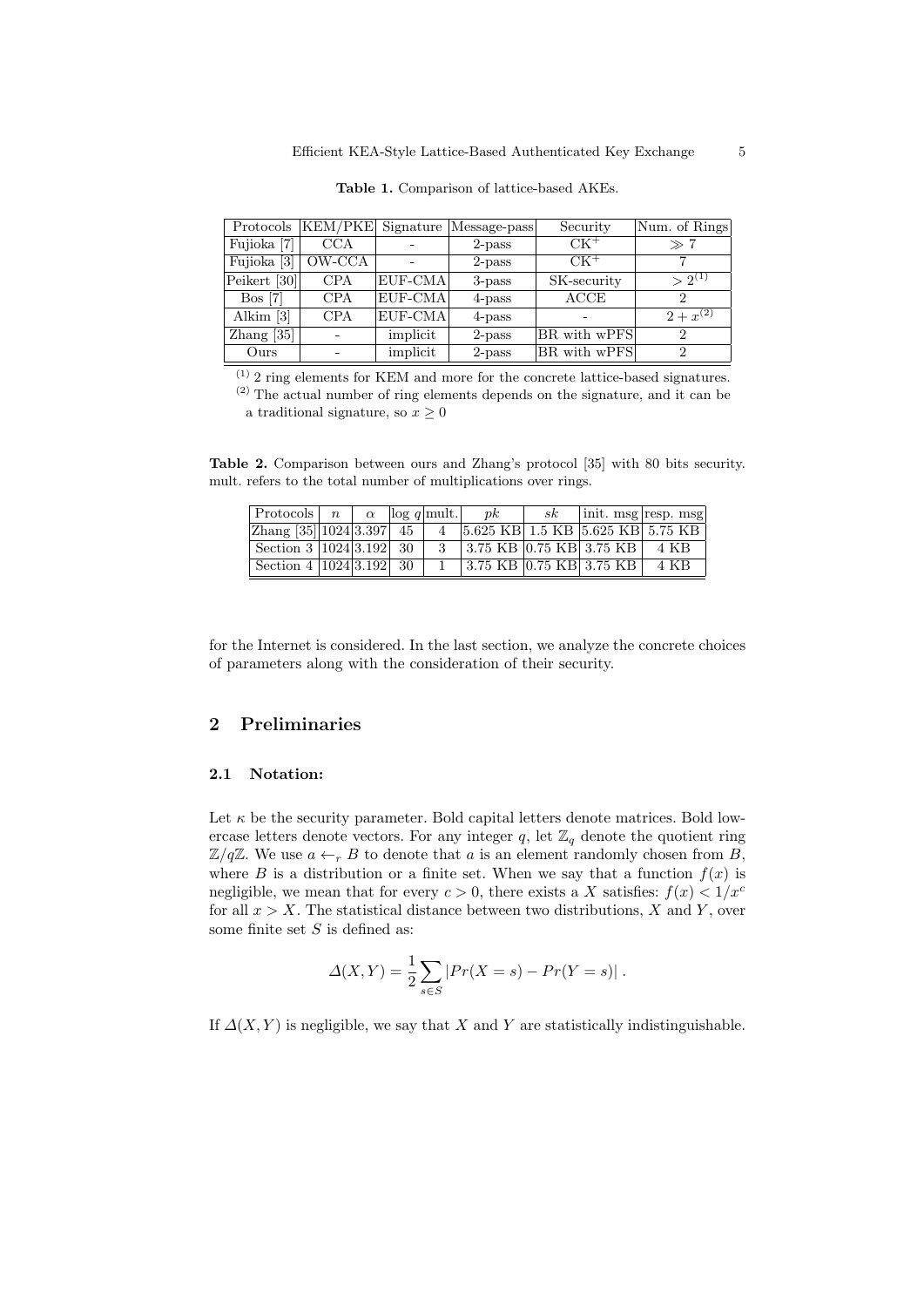#### 2.2 Lattice and Gaussian Distributions

A lattice always connects to a matrix  $B$ , and it is finitely generated as the integer linear combinations of the column vectors of  $\mathbf{B} = \{\mathbf{b}_1, ..., \mathbf{b}_k\}$ :

$$
\mathcal{L} = \mathcal{L}(\boldsymbol{B}) = \{ \sum_{i=1}^n z_i \boldsymbol{b}_i : z_i \in \mathbb{Z} \}.
$$

The integer  $n$  is called the rank of the basis, and it is an invariant of the lattice. For any positive integer n and real  $s > 0$ , define the Gaussian function of parameter s as:

$$
\rho_s(\boldsymbol{x}) = exp(-\pi ||\boldsymbol{x}||/s^2) .
$$

We define a Gaussian distribution over lattice  $\mathcal{L}$  as:

$$
D_s(\boldsymbol{x}) = \rho_s(\boldsymbol{x})/\rho_s(\mathcal{L})\ .
$$

where  $\rho_s(\mathcal{L}) = \sum_{\mathbf{x} \in \mathcal{L}} \rho_s(\mathbf{x}).$ 

**Fact 1** Let  $\chi$  denote the Gaussian distribution with standard deviation  $\sigma$  and mean zero. Then, for all  $C > 0$ , it holds that:

$$
Pr(e \leftarrow_r \chi : |e| > C \cdot \sigma) \leq \frac{2}{C\sqrt{2\pi}} exp(-C^2/2).
$$

This fact shows that the samples from  $\chi$  are around mean with very high probability. Specially, for  $C = 10$ , the probability is less than  $2^{-70}$ .

**Fact 2** Let  $x, y \in R$  be two polynomials whose coefficients are distributed according to a discrete Gaussian distribution with standard deviation  $\sigma$  and  $\tau$ , respectively. The individual coefficient of the  $x \cdot y$  is then normally distributed *respectively.* The individual coefficient of the x  $\cdot$  y is then normally at with standard deviation  $\sigma \tau \sqrt{n}$ , where n is the degree of the polynomial.

Let the integer  $n$  be a power of 2. For any positive integer, we define the ring  $R = \mathbb{Z}[x]/(x^n + 1)$ , and  $R_q = \mathbb{Z}_q[x]/(x^n + 1)$ . Obviously, the discrete Gaussian distribution over the ring  $R$  can be naturally defined as the distribution of ring elements whose coefficients are distributed according to the discrete Gaussian distribution over  $\mathbb{Z}^n$ . Consequently, for any  $x \in R_q$ , we define  $x \leftarrow_r \chi_\alpha$  that we sample x whose coefficients are distributed according to  $\chi_{\alpha}$ .

Define  $R_q$  as above. For any  $s \in R_q$ , the ring-LWE distribution  $A_{s,\chi}$  over  $R_q \times R_q$  is sampled by choosing  $a \leftarrow_r R_q$  at random, choosing  $e \leftarrow_r \chi$  and e is independent of a, and outputting  $(a, b = s \cdot a + e \mod q)$ .

**Definition 1.** Let  $A_{s,x}$  be defined as above. Given m independent samples  $(a_i, b_i)$  $\epsilon \in R_q \times R_q$  where every sample is distributed according to either: (1)  $A_{s,x}$  for a uniformly random  $s \leftarrow_r R_q$  (fixed for all samples), or (2) the uniform distribution, no PPT algorithm can distinguish, with non-negligible probability, which distribution they are chosen from.

The ring-LWE assumption can be reduced to some hard lattice problems such as the Shortest Independent Vectors Problem (SIVP) over ideal lattices [28]: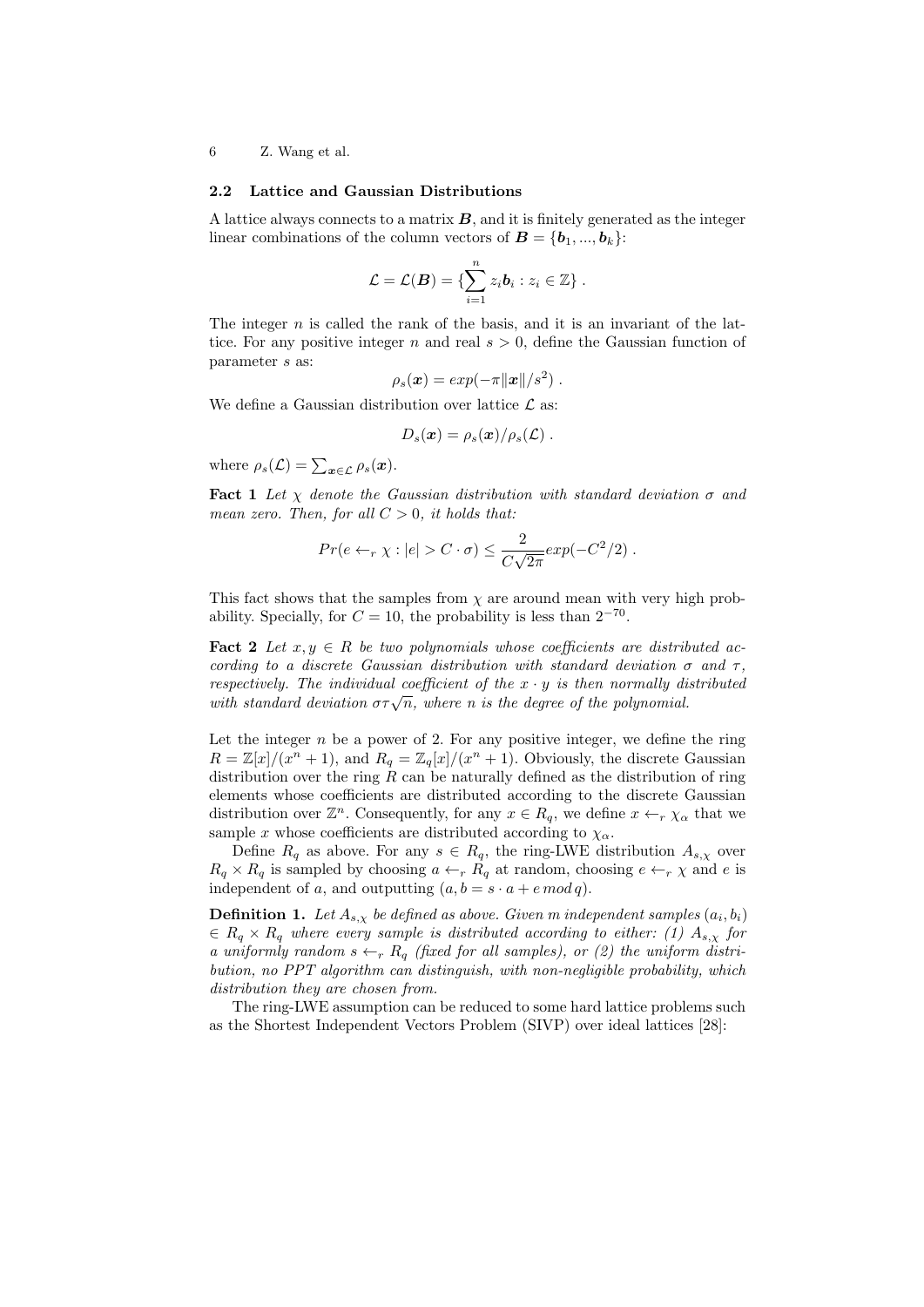**Lemma 1.** (Hardness of the Ring-LWE Assumption) Let n be a power of 2 and  $\alpha$  be a real number in  $(0, 1)$ . Let q and  $R_q$  be defined as above. Then there exists a polynomial time quantum reduction from  $O(\sqrt{n}/\alpha) - SIVP$  in the worst case to average-case ring-LW  $E_{q,\beta}$ , where  $\beta = \alpha q \cdot (n\ell = log(n\ell))^{1/4}$ .

In [28], Lyubashevsky et al. showed that the ring-LWE assumption still holds even if s is chosen according to the error distribution  $\chi_{\beta}$  rather than uniformly.

#### 2.3 Reconciliation Mechanism

Reconciliation mechanism was first proposed by Ding et al. [14] and later be reconstructed by a series of works [3, 21, 30]. It enables two parties to extract identical information from two "almost" same elements  $\sigma_1$  and  $\sigma_2 \in \mathbb{Z}_q$ . In our protocol, the reconciliation mechanism OKCN [21] is adopted, and a brief description of OKCN is given as follows.

The OKCN consists of two algorithms (*Con, Rec*) which have parameters  $q$  (dominating security and efficiency), m (parameterizing range of consensus key),  $g$  (parameterizing bandwidth), and  $d$  (parameterizing error rate). Define  $params = (q, m, g, d, aux)$  where  $aux = (q' = lcm(q, m), \alpha = q'/q, \beta = q'/m)$ . The probabilistic polynomial time algorithm Con takes a security parameter  $(\sigma_1, params = (q, m, g, d))$  as input and outputs  $(k_1, \omega)$  where  $k_1 \in \mathbb{Z}_m$  is the shared value and  $\omega \in \mathbb{Z}_q$  is the signal that will be publicly delivered to the communicating peer. The deterministic algorithm Rec, on input  $(\sigma_2, \omega, params)$ , outputs  $k_2$  which is identical to  $k_1$  with overwhelming probability. The details of OKCN are presented in Algorithm 1.

#### Algorithm 1 Reconciliation Mechanism: OKCN

1: function  $Con(\sigma_1, \text{params})$ 2:  $e \leftarrow \lbrack - \rbrack (\alpha - 1)/2 \rbrack, |\alpha/2| \rbrack$ 3:  $\sigma_A = (\alpha \sigma_1 + e) \mod q'$ 4:  $k_1 = \lfloor \sigma_A/\beta \rfloor$ 5:  $\omega = \lfloor (\sigma_A \mod \beta)g/\beta \rfloor \in \mathbb{Z}_g$ 6: return  $(k_1, \omega)$ 7: end function 8: function  $\text{Rec}(\sigma_2, \omega, \text{params})$ 9:  $k_2 = \lfloor \alpha \sigma_2/\beta - (\omega + 1/2)/g \rfloor \mod m$ 10: return  $k_2$ 11: end function

**Lemma 2.** For OKCN: 1)  $k_1$  and  $\omega$  are independent, and  $k_1$  is uniformly distributed over  $\mathbb{Z}_m$ , whenever  $\sigma_1 \leftarrow \mathbb{Z}_q$ ; 2) If the system parameters satisfy  $(2d + 1)m < q(1 - 1/g)$  where  $m \geq 2$  and  $g \geq 2$ , then the OKCN is correct  $(k_1 = k_2).$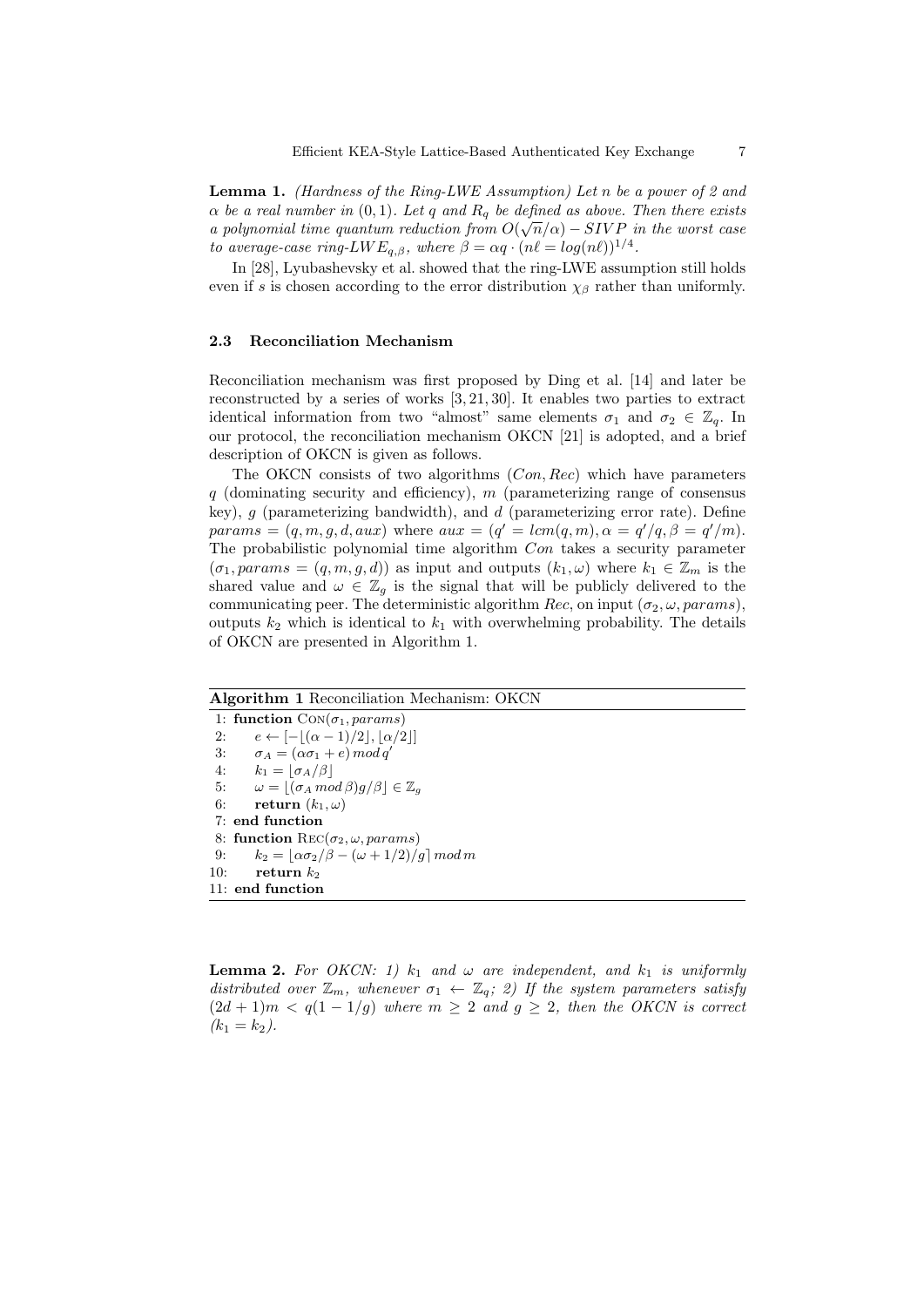#### 2.4 Security Model

The BR security model, which is one of the most common models for KE protocol, is usually strong enough for many practical applications. It was first proposed by Bellare and Rogaway in [4], and later in [6], the BR model was extended to adapt to the public-key setting.

A protocol is a pair of functions  $P = (H, \mathcal{G})$ , where H specifies how parties behave and  $\mathcal G$  generates keys for each party. For an AKE protocol, define  $N$  to be the maximum number of parties in the AKE protocol. Each party is identified by an integer  $i \in \{1, 2, 3, ..., N\}$ . A single run of the protocol is called a session. A session starts with message  $(ID, I, i, j)$  or  $(ID, R, j, i, X_i)$ , where ID is the identification of the protocol, and  $I$  and  $R$  stand for the party's roles. We define session identifier for the session activated by message  $(ID, I, i, j)$  as  $sid = (ID, I, i, j, X_i, Y_j)$  and session identifier for the session activated by message  $(ID, R, j, i, X_i)$  as  $sid = (ID, R, j, i, X_i, Y_j)$ . A session is said to be completed when its owner successfully computes a session key. The matching session of  $sid = (ID, I, i, j, X_i, Y_j)$  is the session with identifier  $sid = (ID, R, j, i, X_i, Y_j)$ .

We adopt the technique in [35] to describe the adversarial capabilities: an adversary, A, is a PPT Turing Machine taking the security parameter  $1^k$  as input. We allow  $A$  to make six types of queries to simulate the capabilities of  $A$ in the real world.

- $\text{Send}_0(ID, I, i, j) : \mathcal{A}$  activates Party i as an initiator. The oracle returns a message  $X_i$  intended for Party j.
- $-$  Send<sub>1</sub>(ID, R, j, i, X<sub>i</sub>): A activates Party j as a responder using message  $X_i$ . The oracle returns a message  $Y_i$  intended for Party i.
- $\text{Send}_2(ID, R, i, j, X_i, Y_j) : A \text{ sends Party } i \text{ the message } Y_j \text{ to complete a}$ session previously activated by a  $\text{Send}_0(ID, I, i, j)$  query that returned  $X_i$ .
- $SessionKeyReveal(sid)$ : The oracle returns the session key in the session sid if it has been generated.
- **Corrupt**(i): The oracle returns the static secret key of Party i. A party whose key is given to  $A$  in this way is called dishonest; a party who does not compromise in this way is called honest.
- $\text{ Test}(sid^*)$ : The oracle chooses a bit  $b \leftarrow_r \{0, 1\}$ . If  $b = 0$ , it returns a key chosen uniformly at random; if  $b = 1$ , it returns the session key associated with sid<sup>∗</sup>. We only allow A to query this oracle once, and only on a fresh session sid<sup>\*</sup>.

**Definition 2.** (Freshness): Let  $sid^* = (ID, I, i^*, j^*, X_i, Y_j)$  or  $(ID, R, j^*, i^*, X_i, Y_j)$ be a completed session with initiator Party  $i^*$  and responder Party  $j^*$ . We say that sid<sup>∗</sup> is fresh under the following conditions:

- (1) A has not made a SessionKeyReveal query on sid<sup>\*</sup>.
- (2) A has not made a  $SessionKeyReveal$  query on sid<sup>\*</sup>'s matching session.
- (3) Neither Party i<sup>\*</sup> nor Party j<sup>\*</sup> is dishonest if sid<sup>\*</sup>'s matching session does not exist.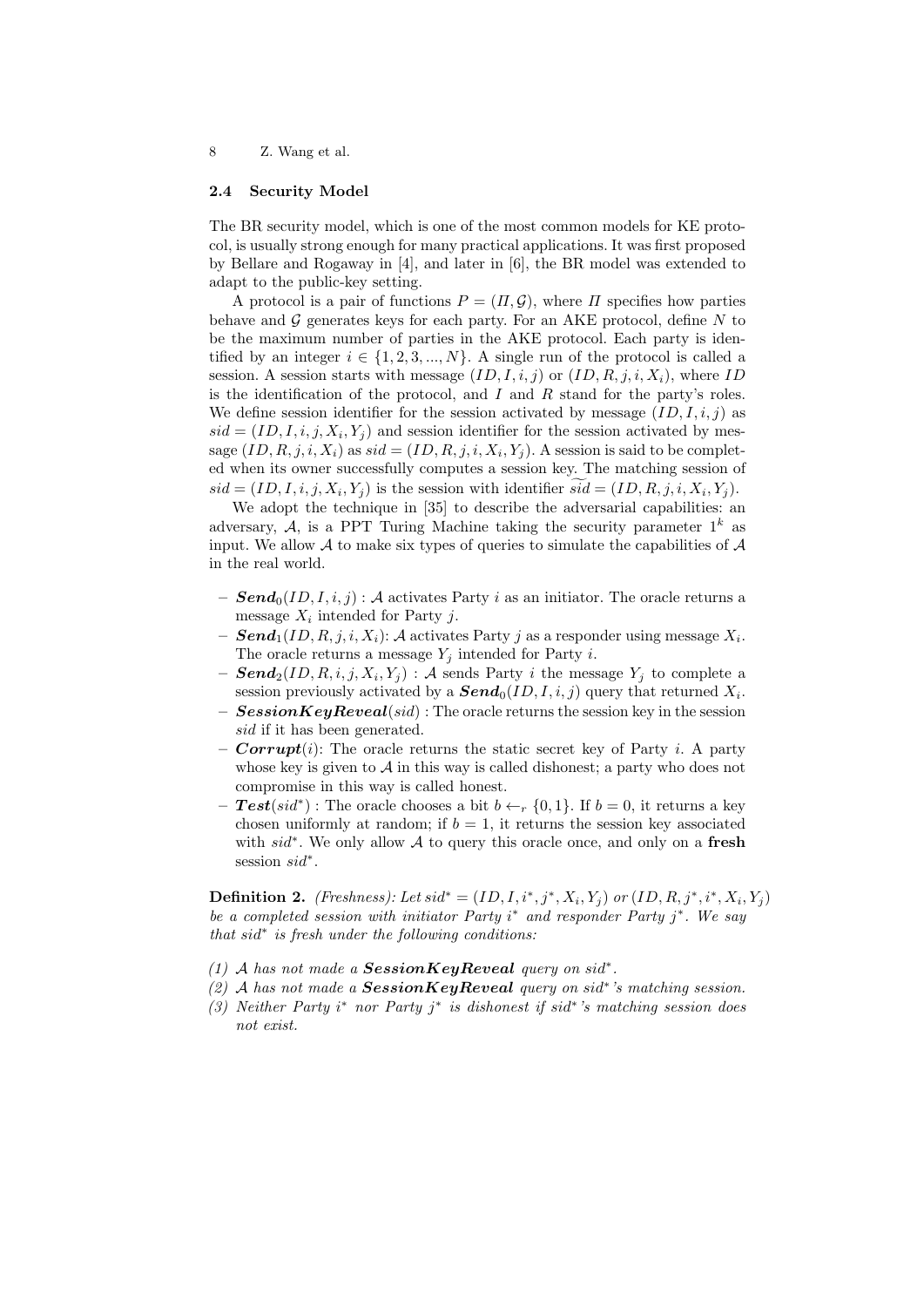Security Definition: The adversary  $A$  can make any sequence of queries to the first five oracles above. After that  $A$  can make a query to test on a fresh session. Then A outputs a guess  $b'$  for b. We define the advantage of A:

$$
Adv_{\mathcal{A}}^{ID}=|Pr(b^{'}=b)-1/2|.
$$

Definition 3. (Security): An AKE protocol ID is secure under the following conditions:

(1) Two honest parties get the same session key with overwhelming probability. (2) For any PPT adversary A,  $Adv_{ID,A}$  is negligible.

# 3 The KEA-style Authenticated Key Exchange

In this section, we describe our protocol in details. Let  $n$  be a power of 2. Define ring  $R_q = Z_q[x]/(x^n + 1)$ . Let  $H : \{0,1\}^* \to \{0,1\}^{\kappa}$  be a hash function to derive session keys, where  $\kappa$  is the length of the session key. In our protocol, this hash function is simulated by a random oracle. Let  $\chi_{\alpha}$  be a discrete Gaussian distribution with parameter  $\alpha \in R^+$ . Let  $a \in R_q$  be the public parameter uniformly chosen from  $R_q$ . Suppose Party i is the initiator, and Party j is the responder. Let  $s_i \leftarrow_r \chi_\alpha$  be the static secret key of Party i, and  $p_i = as_i + e_i$ is the public key of Party i, where  $e_i \leftarrow_r \chi_\alpha$ . Similarly,  $s_j \leftarrow_r \chi_\alpha$  is the static secret key of Party j, and Party j's public key is  $p_j = as_j + e_j$ , where  $e_j \leftarrow_r \chi_\alpha$ .

Initiation: Initiator *i* proceeds as follows to activate the session:

- a. Sample  $r_i, f_i \leftarrow_r \chi_\alpha$ , and compute  $x_i = ar_i + f_i$ ;
- b. Send  $x_i$  to Party j.

**Response:** After receiving  $x_i$  from Party i, Party j proceeds as follows:

- 1. Sample  $r_j, f_j \leftarrow_r \chi_\alpha$ , and compute  $y_j = ar_j + f_j$ ;
- 2. Sample  $g_{j1}, g_{j2} \leftarrow r \chi_{\alpha}$ , and compute  $k_{j1} = p_i \cdot r_j + g_{j1}$  and  $k_{j2} = x_i \cdot s_j + g_{j2}$ ;
- 3. Compute  $(\sigma_{j1}, \omega_{j1}) \leftarrow Con(k_{j1}, \text{params})$  and  $(\sigma_{j2}, \omega_{j2}) \leftarrow Con(k_{j2}, \text{params});$
- 4. Party j derives his session key  $sk_j = H(\sigma_{j1}, \sigma_{j2}, i, j, x_i, y_j, \omega_{j1}, \omega_{j2});$
- 5. Send  $y_i, \omega_{i1}, \omega_{i2}$  to Party *i*.

**Finish:** After receiving  $y_j, \omega_{j1}, \omega_{j2}$  from Party j, Party i proceeds as follows:

- c. Sample  $g_{i1}, g_{i2} \leftarrow_r \chi_\alpha$ , and compute  $k_{i1} = p_j \cdot r_i + g_{i1}, k_{i2} = y_j \cdot s_i + g_{i2}$ ;
- d. Compute  $\sigma_{i1} = Rec(k_{i1}, \omega_{j1}, \text{params})$  and  $\sigma_{i2} = Rec(k_{i2}, \omega_{j2}, \text{params})$ , then Party *i* derives his session key  $sk_i = H(\sigma_{i2}, \sigma_{i1}, i, j, x_i, y_j, \omega_{j1}, \omega_{j2});$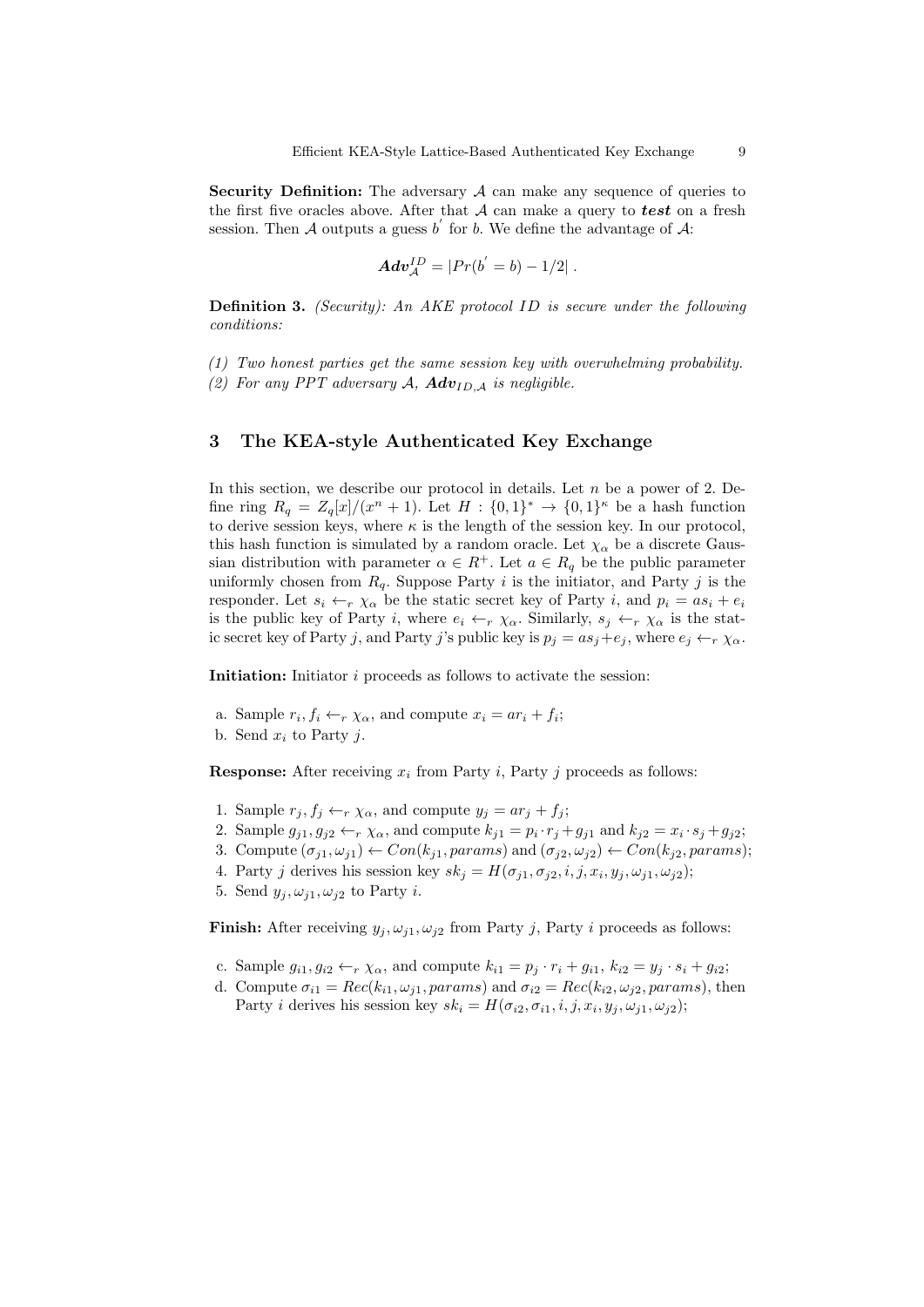| Party i                                                                                                                   |                                 | Party j                                                                                                                                                                                                                                                       |
|---------------------------------------------------------------------------------------------------------------------------|---------------------------------|---------------------------------------------------------------------------------------------------------------------------------------------------------------------------------------------------------------------------------------------------------------|
| PK: $p_i = as_i + e_i \in R_q$                                                                                            |                                 | PK: $p_j = as_j + e_j \in R_q$                                                                                                                                                                                                                                |
| SK: $s_i \leftarrow_r \chi_\alpha$                                                                                        |                                 | SK: $s_j \leftarrow_r \chi_\alpha$                                                                                                                                                                                                                            |
| $x_i = ar_i + f_i \in R_a$                                                                                                |                                 |                                                                                                                                                                                                                                                               |
| where $r_i, f_i \leftarrow_r \chi_\alpha$                                                                                 | $x_{i}$                         | $y_i = ar_i + f_i \in R_q$                                                                                                                                                                                                                                    |
|                                                                                                                           |                                 | where $r_j, f_j \leftarrow_r \chi_\alpha$                                                                                                                                                                                                                     |
| $k_{i1} = p_i \cdot r_i + q_{i1}$<br>$k_{i2} = y_j \cdot s_i + g_{i2}$<br>where $g_{i1}, g_{i2} \leftarrow_r \chi_\alpha$ | $y_j, \omega_{j1}, \omega_{j2}$ | $k_{i1} = p_i \cdot r_i + g_{i1}$<br>$k_{i2} = x_i \cdot s_i + q_{i2}$<br>where $g_{j1}, g_{j2} \leftarrow_r \chi_\alpha$<br>$(\sigma_{j1}, \omega_{j1}) \leftarrow Con(k_{j1}, \text{params})$<br>$(\sigma_{i2}, \omega_{i2}) \leftarrow Con(k_{j2},params)$ |
| $\sigma_{i1} = Rec(k_{i1}, \omega_{j1}, \text{params})$                                                                   |                                 |                                                                                                                                                                                                                                                               |
| $\sigma_{i2} = Rec(k_{i2}, \omega_{j2},params)$                                                                           |                                 |                                                                                                                                                                                                                                                               |
| $sk_i = H(\sigma_{i2}, \sigma_{i1}, i, j, x_i, y_j, \omega_{j1}, \omega_{j2})$                                            |                                 | $sk_j = H(\sigma_{j1}, \sigma_{j2}, i, j, x_i, y_j, \omega_{j1}, \omega_{j2})$                                                                                                                                                                                |

Fig. 2. Our AKE protocol from ring-LWE

#### 3.1 Analysis of the Protocol

Theorem 1. (Correctness) For appropriately chosen parameters, both parties compute the same session key with overwhelming probability, which means  $sk_i =$  $sk_j$ .

*Proof.* To show  $sk_i = sk_j$ , it is sufficient to show that  $\sigma_{i1} = \sigma_{i2}$  and  $\sigma_{i2} = \sigma_{i1}$ according to the way the session keys are computed. We just need to show that  $k_{i1}$  is closed to  $k_{j2}$  and  $k_{i2}$  is closed to  $k_{j1}$ . Due to the symmetry, we only estimate the size of  $||k_{i2} - k_{j1}||$ .

$$
k_{i2} - k_{j1} = ((ar_j + f_j)s_i + g_{i2}) - ((as_i + e_i)r_j + g_{j1})
$$
  
=  $(f_j s_i - e_i r_j) + (g_{i2} - g_{j1}).$  (1)

According to Lemma 2, if  $||k_{i2} - k_{j1}|| < \frac{(g-1)q-gm}{2gm}$ , we have  $\sigma_{i2} = \sigma_{j1}$ . Similarly, we have  $\sigma_{i1} = \sigma_{i2}$ . Here we just need to know if q is big enough, then the inequality can be satisfied. The concrete parameters will be considered in Section 5.

**Theorem 2.** (Security) Let n, q,  $\alpha$  be defined as above. Let H be a random oracle. If ring-LW  $E_{q,\alpha}$  is hard, then the proposed AKE is secure.

The proof of Theorem 2 appears in Appendix, and a proof sketch is given as follows.

Proof. (sketch) The proof proceeds by a sequence of games. In each game, a simulator  $S$  answers the queries of  $A$ . We show that the output of  $S$  in the first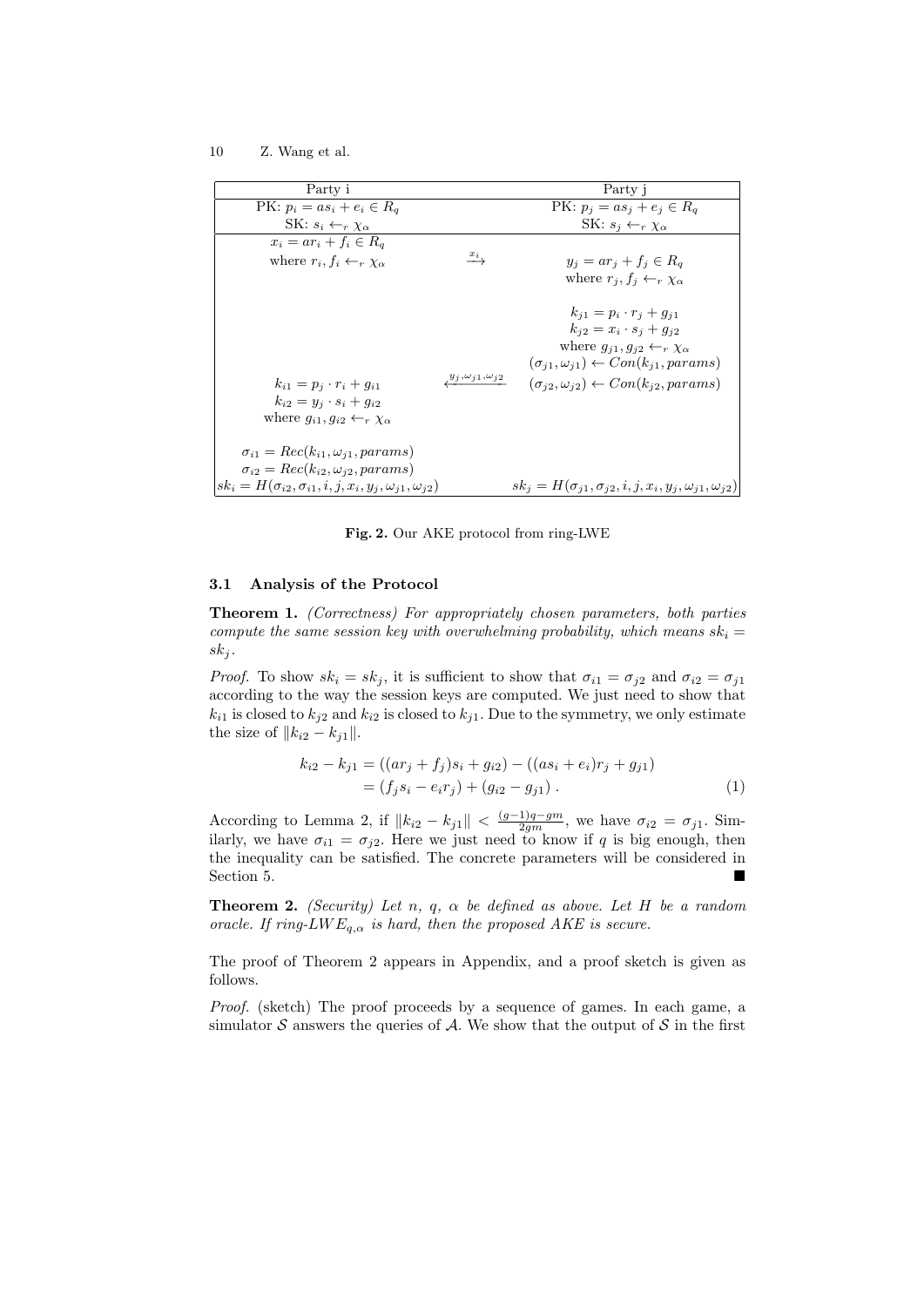game is computationally indistinguishable with the output in the last game, and  $Adv_{\mathcal{A}}^{ID}$  of last game is negligible. Here are the basic ideas.

- a.  $(P_i, a)$  (with secret  $s_i$ ) and  $(P_j, a)$  (with secret  $s_j$ ) are ring-LWE pairs. Given  $P_i$  and  $P_j$ , A cannot get any information about  $s_i$  and  $s_j$ .
- b.  $(x_i, a)$  (with secret  $r_i$ ) and  $(y_j, a)$  (with secret  $r_j$ ) are ring-LWE pairs. Given  $x_i$  and  $y_j$ , A cannot get any information about  $r_i$  and  $r_j$ .
- c. Due to the nice properties of ring-LWE,  $k_{i1}$ ,  $k_{i2}$ ,  $k_{i1}$ ,  $k_{i2}$  are randomly distributed in  $R_q$ .
- d. The distribution of  $\omega_{j1}$  and  $\omega_{j2}$  reveals no information about  $k_{j1}$  and  $k_{j2}$ .

These together indicate that the shared session key is secure. That is to say, the session key is uniformly random and independent of the messages exchanged during the session.

# 4 Efficient AKE with Pre-Computing

In this section, we consider the pre-computation to make our AKE protocol more efficient for the Internet. As we see, the most inefficient operation in our protocol is the multiplication over a ring. Inspired by KEA, we show that it is possible to pre-compute something off-line in our protocol, which can reduce the number of multiplication over a ring on-line. Define  $N$  is the maximum number of parties, and  $[N] := \{0, ..., N-1\}$ . Let  $s_i \leftarrow_r \chi_\alpha$  be the static secret key of Party *i*, and  $p_i = as_i + e_i$  is the public key of Party *i*, where  $e_i \leftarrow_r \chi_\alpha$ . Similarly,  $s_j \leftarrow_r \chi_\alpha$  is the static secret key of Party j, and Party j's public key is  $p_j = as_j + e_j$ , where  $e_i \leftarrow_r \chi_\alpha$ . We give the description of our pre-computing version AKE protocol:

**Off-line**: Take Party *i* as an example. Party *i* chooses  $r_i, f_i \leftarrow_r \chi_\alpha$ , and computes  $x_i = ar_i + f_i$  and  $k_{i1}^j = p_j \cdot r_i + g_{i1}$  for every  $j \in [N]/i$ . Party i holds the Table  $T_i$  which stores the N values  $(x_i$  and  $k_{i1}^j$  for  $j \in [N]/i$ ) computed above. Similarly, for  $j \in N/i$ , Party j executes the same as Party i, and holds its Table  $T_j$ .

**On-line:** Suppose Party  $i$  is a initiator and Party  $j$  is a responder. Initiation: Party *i* proceeds as follows to activate the session:

- a. Look up the Table  $T_i$  for  $x_i$ .
- b. Send  $x_i$  to Party j.

**Response:** After receiving  $x_i$  from Party i, Party j proceeds as follows:

- 1. Look up the table  $S_j$  for  $y_j$ ;
- 2. Sample  $g_{j1}, g_{j2} \leftarrow r \chi_{\alpha}$ , and compute  $k_{j2} = x_i \cdot s_j + g_{j2}$ . Look up the Table  $T_j$  for  $k_{j1} = k_{j1}^i$ ;
- 3. Compute  $(\sigma_{j1}, \omega_{j1}) \leftarrow Con(k_{j1}, \text{params})$  and  $(\sigma_{j2}, \omega_{j2}) \leftarrow Con(k_{j2}, \text{params})$ ;
- 4. Party j derives his session key  $sk_j = H(\sigma_{j1}, \sigma_{j2}, i, j, x_i, y_j, \omega_{j1}, \omega_{j2});$
- 5. Send  $y_j, \omega_{j1}, \omega_{j2}$  to Party *i*.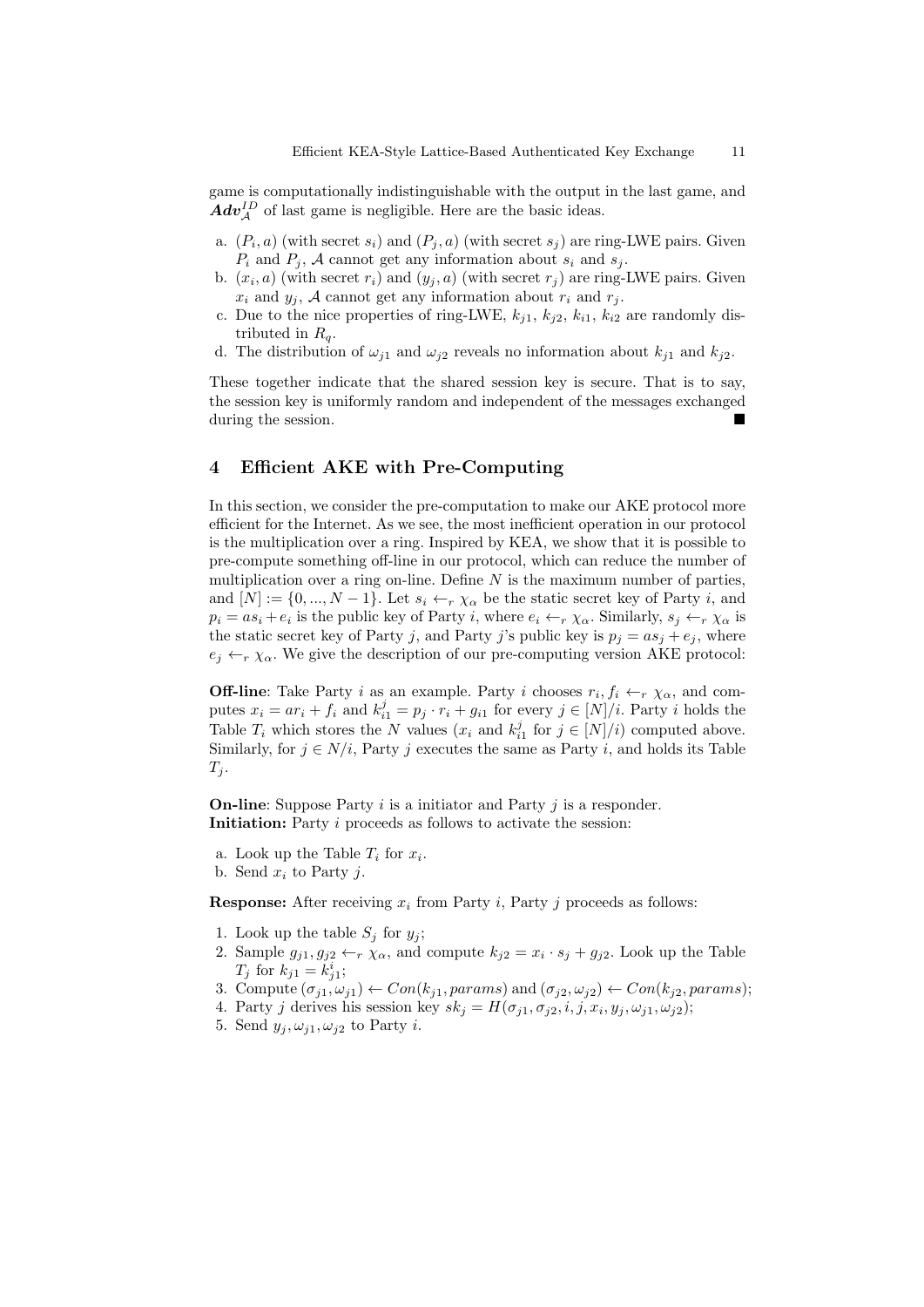**Finish:** After receiving  $y_j, \omega_{j1}, \omega_{j2}$  from Party j, Party i proceeds as follows:

- c. Sample  $g_{i1}, g_{i2} \leftarrow_r \chi_\alpha$ , and compute  $k_{i2} = y_j \cdot s_i + g_{i2}$ . Look up the Table  $T_i$  for  $k_{i1} = k_{i1}^j$ ;
- d. Compute  $\sigma_{i1} = Rec(k_{i1}, \omega_{j1}, \text{params})$  and  $\sigma_{i2} = Rec(k_{i2}, \omega_{j2}, \text{params})$ , then Party *i* derives his session key  $sk_i = H(\sigma_{i2}, \sigma_{i1}, i, j, x_i, y_j, \omega_{j1}, \omega_{j2});$

In practice, the number  $N$  is not very big. Therefore, the size of Table  $T_i$  is  $N$ ring elements, which is small. Table lookups have advantages in efficiency over multiplication over rings. There is only 1 multiplication in our protocol compared with 3 multiplications in the protocol from Section 3 and 4 multiplications in the protocol from [35].

# 5 Parameters and Conclusions

To maintain the property of correctness, according to the conclusion of Theorem 1,  $||k_{i2} - k_{j1}|| < \frac{(g-1)q-gm}{2gm}$  must be satisfied, that is to say:

$$
(f_j s_i - e_i r_j) + (g_{i1} - g_{j1}) < \frac{(g-1)q - gm}{2gm} \,. \tag{2}
$$

Combine the Fact 1 and Fact 2, with high probability, we have:

$$
(f_j s_i - e_i r_j) + (g_{i1} - g_{j1}) \le (\|f_j s_i\| + \|e_i r_j\| + \|g_{i1}\| + \|g_{j1}\|)
$$
  
\n
$$
\le (6\alpha^2 \sqrt{n} + 6\alpha^2 \sqrt{n} + 6\alpha + 6\alpha)
$$
  
\n
$$
= 12(\alpha^2 \sqrt{n} + \alpha).
$$

So we have the inequality:

$$
q > \frac{24gm(\alpha^2\sqrt{n} + \alpha)}{g - 1} \,. \tag{3}
$$

As recommended in [26, 31], it is necessary to set the Gaussian parameter  $\alpha$  as:

$$
\alpha \ge 8/\sqrt{2\pi} \ . \tag{4}
$$

To estimate the concrete security of our protocol, we consider the approach of [12], which investigates the two most efficient ways to solve the underlying (ring-)LWE problem, namely the embedding attack and the decoding attack. The embedding attack is more efficient than the decoding attack when the adversary only has access to a few samples. In our protocol, the decoding attack is more efficient as m is close to the optimal dimension  $\sqrt{nlg(q)/lg(\delta)}$ . Thus we concentrate on the decoding attack.

The decoding attack was introduced by Lindner et al. [26], which is inherently from nearest-plane algorithm. It is further improved by Liu et al. [27] with pruned enumeration approach. For a instance of (ring-)LWE, the decoding attack first uses a lattice reduction algorithm, and then applies a decoding algorithm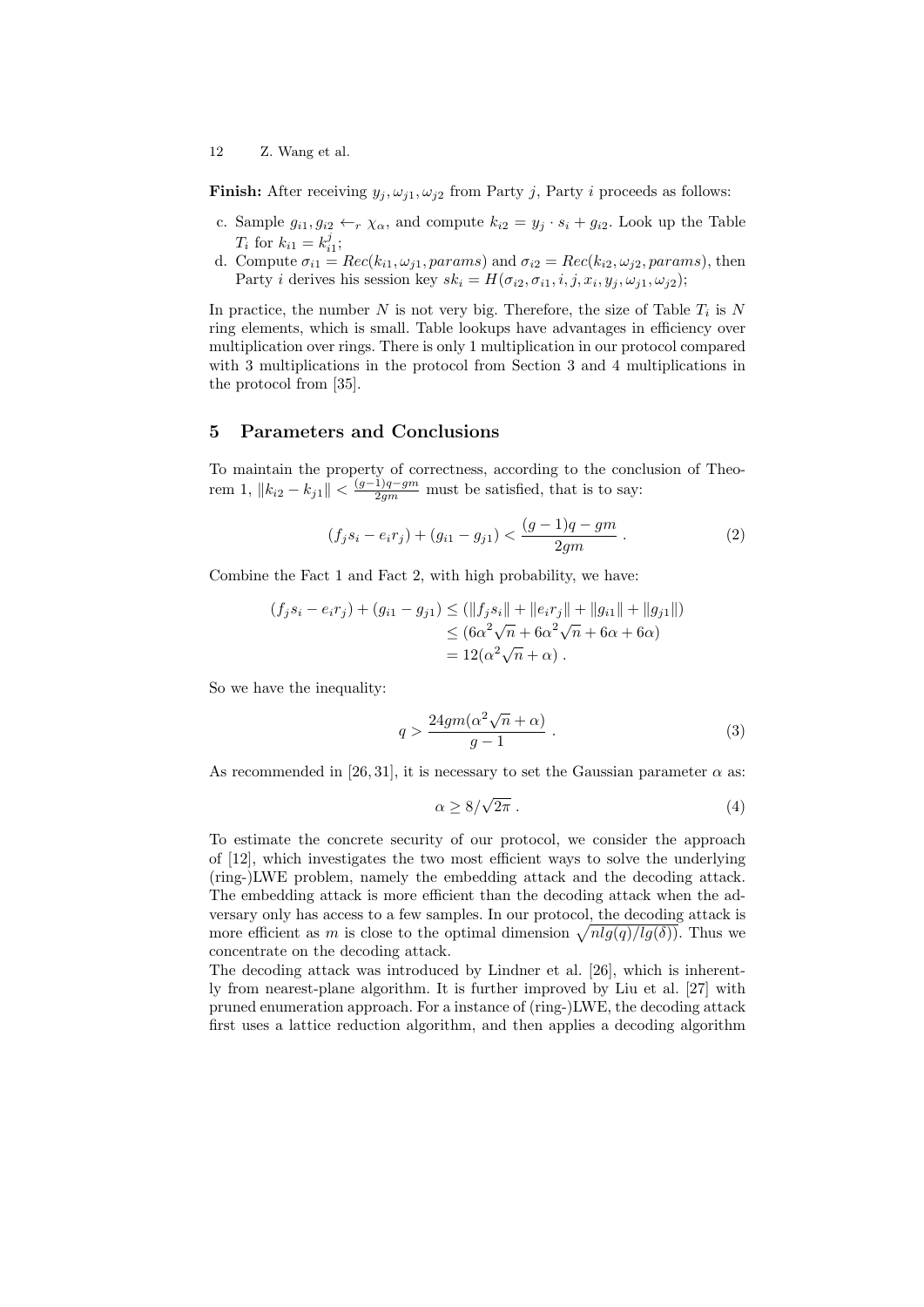from [26] or [27]. The output is a set of vectors closed to the target vector. There is a continuous correspondence between the success probability of returning the actual closest vector and the Hermite factor. In our analysis, we follow the approach proposed by Lindner et al. [26] to predict this success probability, and the runtime of lattice reduction algorithm is predicted by  $T(\delta) = 1.8/lg(\delta) - 110$ .

Above all, the candidates of our parameters are given in Table 3. The size of sk is the value of expectation computed using Fact  $1 (sk \in (-10\alpha, 10\alpha)$  with high probability).

Table 3. Candidates of our parameters.

| $\boldsymbol{n}$ |  |                                                             | $\lfloor m \rfloor g \lfloor \alpha \rfloor$ $\lfloor log q \rfloor$ Security | p k | sk |                   | $\vert \text{init. msg} \vert \text{resp. msg} \vert$                               | K   |
|------------------|--|-------------------------------------------------------------|-------------------------------------------------------------------------------|-----|----|-------------------|-------------------------------------------------------------------------------------|-----|
|                  |  | $ 1024 $ $2^4$ $ 2^1 $ 3.192 32                             | 80                                                                            |     |    | 4 KB 0.75 KB 4 KB | 4.25KB                                                                              | 2KB |
|                  |  | $\sqrt{1024}$ $2^2$ $\sqrt{2^1}$ $\sqrt{3.192}$ $\sqrt{24}$ | 132                                                                           |     |    |                   | 3 KB 0.75 KB 3 KB 3.25 KB 0.5KB                                                     |     |
|                  |  | $ 1024 $ $2^1$ $ 2^1$ $ 3.192 $ $ 18$                       | 190                                                                           |     |    |                   | $ 2.25 \text{ KB} 0.75 \text{ KB} 2.25 \text{ KB} 2.5 \text{ KB} 0.125 \text{ KB} $ |     |

# References

- 1. Agrawal, S., Boneh, D., Boyen X.: Efficient Lattice (H)IBE in the Standard Model. In: Gilbert H. EUROCRYPT 2010. LNCS, vol. 6110, pp. 553-572. Springer, Berlin, Heidelberg (2010)
- 2. Aiello, W., Bellovin, S., M., Blaze, M., Canetti, R., Ioannidis, J., Keromytis, A. D., Reingold, O.: Just fast keying: Key agreement in a hostile internet. ACM Trans. Inf. Syst. Secur. 7,2, pp. 242-273 (2004)
- 3. Alkim, E., Ducas, L., Poppelmann, T., Schwabe, P.: Post-quantum key exchange-a new hope. In: USENIX Security Symposium. pp. 327-343 (2016)
- 4. Bellare, M., Rogaway, P.: Entity Authentication and Key Distribution. In: Stinson D.R. (eds) CRYPTO 1993. LNCS, vol 773, pp. 232-249. Springer, Berlin, Heidelberg (1993)
- 5. Berlekamp, E., R., McEliece, R., J., Van Tilborg, H., C.: On the inherent intractability of certain coding problems. IEEE Transactions on Information Theory, 24.3, pp. 384-386 (1978)
- 6. Blake-Wilson, S., Johnson, D., Menezes, A.: Key Agreement Protocols and Their Security Analysis. In: Darnell M. (eds). Cryptography and Coding 1997. LNCS, vol 1355, pp. 30-45. Springer, Berlin, Heidelberg (1997)
- 7. Bos, J., Costello, C., Naehrig, M., Stebila, D.: Post-quantum key exchange for the TLS protocol from the ring learning with errors problem. In: IEEE Symposium on Security and Privacy, pp. 553-570 (2015)
- 8. Brakerski, Z., Vaikuntanathan, V.: Efficient fully homomorphic encryption from (standard) LWE. SIAM Journal on Computing, 43.2, pp. 831-871 (2014)
- 9. Brakerski, Z., Vaikuntanathan, V.: Fully homomorphic encryption from ring-LWE and security for key dependent messages. In: Rogaway P. (eds). CRYPTO 2011. LNCS, vol 6841, pp. 505-524. Springer, Berlin, Heidelberg (2011)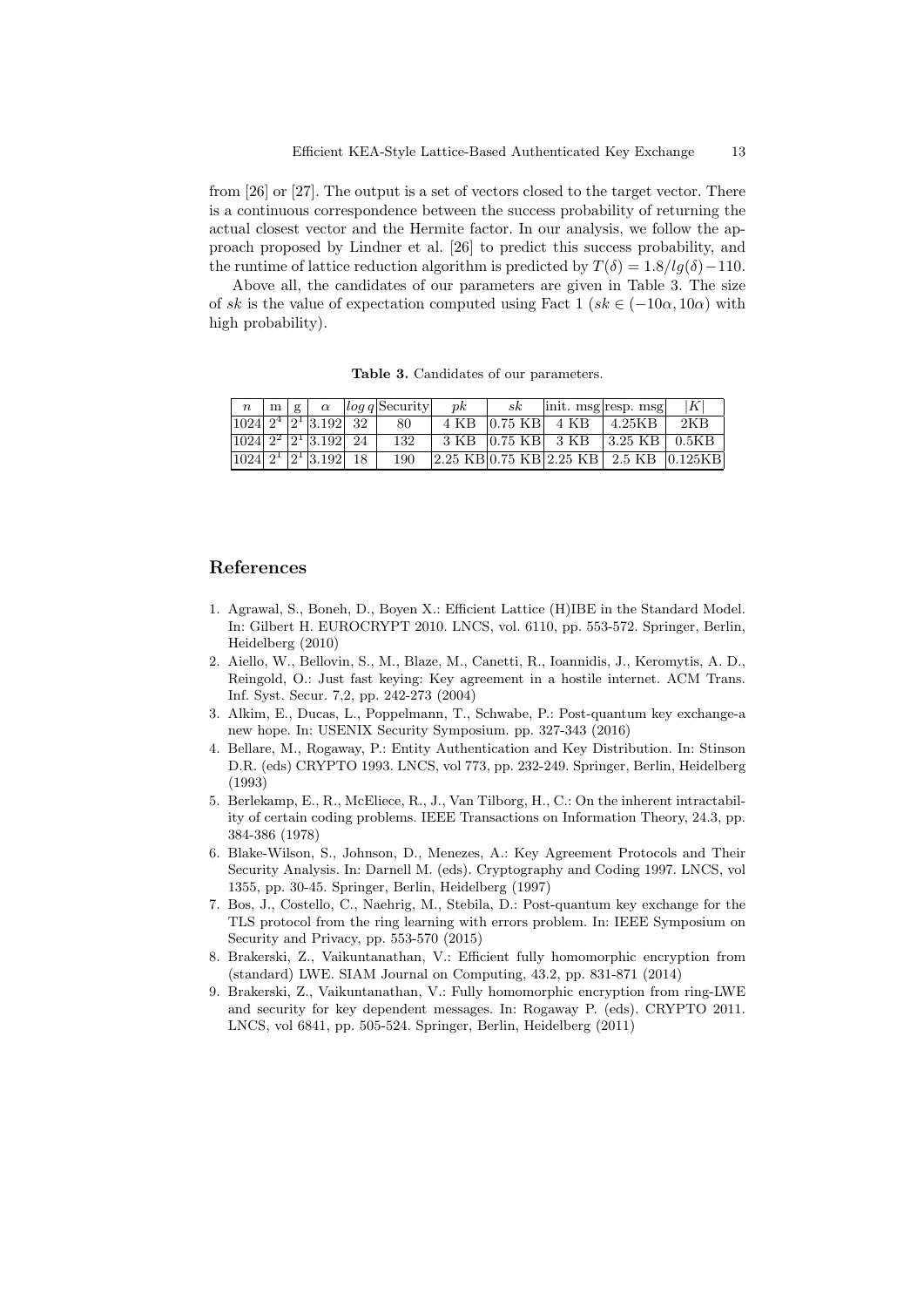- 14 Z. Wang et al.
- 10. Canetti, R., Krawczyk, H.: Analysis of key-exchange protocols and their use for building secure channels. In: Pfitzmann B. (eds). EUROCRYPT 2001. LNCS, vol 2045, pp. 453-474. Springer, Berlin, Heidelberg (2001)
- 11. Cash, D., Hofheinz, D., Kiltz, E., Peikert, C.: Bonsai trees, or how to delegate a lattice basis. Journal of cryptology, 25.4. pp. 601-639 (2012)
- 12. Dagdelen, O., Bansarkhani, R.E., Gopfert, F., Guneysu, T., Oder, T., Poppelmann, T., Sanchez, A.H., Schwabe, P.: High-speed signatures from standard lattices. In: Aranha D., Menezes A. (eds). LATINCRYPT 2014. LNCS, vol 8895, pp. 84-103. Springer, Cham (2014)
- 13. Dierks, T., Allen, C.: The TLS protocol version 1.0 (1999)
- 14. Ding, J., Xie, X., Lin, X.: A Simple Provably Secure Key Exchange Scheme Based on the Learning with Errors Problem. http://eprint.iacr.org/2012/688
- 15. Ding, J., Alsayigh, S., Saraswathy, R. V., Fluhrer, S., Lin, X.: Leakage of signal function with reused keys in RLWE key exchange. In Communications (ICC), 2017 IEEE International Conference. IEEE. (2017)
- 16. Freier, A., Karlton, P., Kocher, P.: The secure sockets layer (SSL) protocol version 3.0 (2011)
- 17. Fujioka, A., Suzuki, K., Xagawa, K., Yoneyama, K.: Strongly Secure Authenticated Key Exchange from Factoring, Codes, and Lattices. In: Fischlin M., Buchmann J., Manulis M. (eds) Public Key Cryptography C PKC 2012. Lecture Notes in Computer Science, vol 7293. Springer, Berlin, Heidelberg (2012)
- 18. Fujioka, A., Suzuki, K., Xagawa, K., Yoneyama, K.: Practical and post-quantum authenticated key exchange from one-way secure key encapsulation mechanism. In: ASIACCS 2013, pages 83C94 (2013)
- 19. Gentry, C., Peikert, C., Vaikuntanathan, V.: Trapdoors for hard lattices and new cryptographic constructions. In Proceedings of the fortieth annual ACM symposium on Theory of computing (STOC '08). ACM, New York, NY, USA. pp. 197-206 (2008)
- 20. Jager, T., Kohlar, F., Schage, S., Schwenk, J.: On the security of TLS-DHE in the standard model. In: Safavi-Naini R., Canetti R. (eds). CRYPTO 2012. LNCS, vol 7417, pp. 273-293. Springer, Berlin, Heidelberg (2012)
- 21. Jin, Z., Zhao, Y.: Optimal Key Consensus in Presence of Noise. http://eprint. iacr.org/2017/1058
- 22. Kaufman, C.: Internet key exchange (IKEv2) protocol (2005)
- 23. Krawczyk, H.: HMQV: A high-performance secure Diffie-Hellman protocol. In: Shoup V. (eds). CRYPTO 2005. LNCS, vol 3621, pp. 546-566. Springer, Berlin, Heidelberg (2005)
- 24. Krawczyk, H.: SIGMA: The 'SIGn-and-MAc' approach to authenticated Diffie-Hellman and its use in the IKE protocols. In: Boneh D. (eds). CRYPTO 2003. LNCS, vol 2729, pp. 400-425. Springer, Berlin, Heidelberg (2003)
- 25. Lauter, K., E., Mityagin, A.: Security analysis of KEA authenticated key exchange protocol. In: Yung M., Dodis Y., Kiayias A., Malkin T. (eds). PKC 2006. LNCS, vol 3958, pp. 378-394. Springer, Berlin, Heidelberg (2006)
- 26. Lindner, R., Peikert, C.: Better key sizes (and attacks) for LWE-based encryption. In: Kiayias A. (eds). CT-RSA 2011. LNCS, vol 6558, pp. 319-339. Springer, Berlin, Heidelberg (2011)
- 27. Liu M., Nguyen P.Q.: Solving BDD by Enumeration: An Update. In: Dawson E. (eds) Topics in Cryptology C CT-RSA 2013. CT-RSA 2013. Lecture Notes in Computer Science, vol 7779. Springer, Berlin, Heidelberg (2013)
- 28. Lyubashevsky, V., Peikert, C., Regev, O.: On ideal lattices and learning with errors over rings. Journal of the ACM, 60.6 (2013)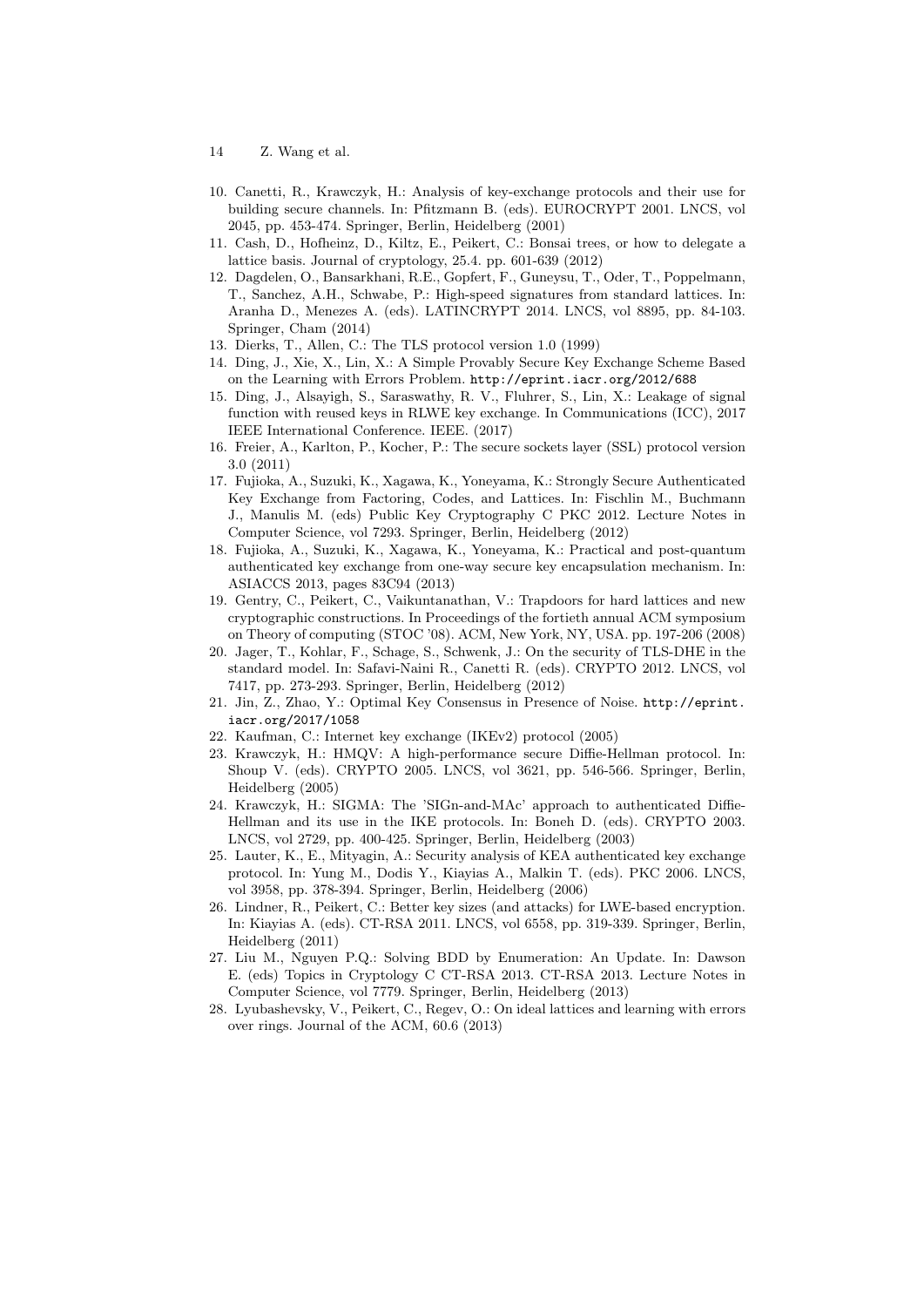- 29. Menezes, A., Qu, M., Vanstone, S.: Some new key agreement protocols providing mutual implicit authentication. In: SecondWorkshop on Selected Areas in Cryptography (1995)
- 30. Peikert, C.: Lattice cryptography for the internet. In: Mosca M. (eds). PQCrypto 2014. LNCS, vol 8772, 197-219. Springer, Cham (2014)
- 31. Regev, O.: On lattices, learning with errors, random linear codes, and cryptography. Journal of the ACM, 56.6, pp. 34 (2009)
- 32. Saint, E., L., Fedronic, D., Liu, S.: Open Protocol for Access Control Identification and Ticketing with Privacy. OPACITY protocol specification 2011
- 33. Skipjack, N.: KEA algorithm specifications (1998)
- 34. Yao, A., C., C., Zhao, Y.: OAKE: A new family of implicitly authenticated Diffie-Hellman protocols. In Proceedings of the 2013 ACM SIGSAC conference on Computer and communications security (CCS '13). ACM, New York, NY, USA, pp. 1113-1128 (2013)
- 35. Zhang, J., Zhang, Z., Ding, J., Snook, M., Dagdelen, O.: Authenticated Key Ex- ¨ change from Ideal Lattices. In: Oswald E., Fischlin M. (eds). EUROCRYPT 2015. LNCS, vol 9057, pp. 719-751. Springer, Berlin, Heidelberg (2015)

# Appendix: Proof of Theorem 2

The strategy of our proof is from [35]. First of all, we classify all the adversaries into five types, which give a complete description of all situations. Let  $M =$  $p\log(n)$  be the maximum number of sessions for each party. We distinguish the five types of adversaries as:

- − **TYPE I:**  $sid^* = (ID, I, i^*, j^*, x_{i^*}, (y_{j^*}, ω_{j^*1}, ω_{j^*2}))$  is the test session, and  $y_{j^*}$  is output by a session activated at Party  $j^*$  by a  $Send_1(ID,R,j^*,i^*,x_{i^*})$ query.
- − **TYPE II:**  $sid^* = (ID, I, i^*, j^*, x_{i^*}, (y_{j^*}, ω_{j^*1}, ω_{j^*2}))$  is the test session, and  $y_{j^*}$  is not output by a session activated at Party  $j^*$  by a  $Send_1(ID,R,j^*,i^*,x_{i^*})$ query.
- − **TYPE III:**  $sid^* = (ID, I, j^*, i^*, x_{i^*}, (y_{j^*}, ω_{j^*1}, ω_{j^*2}))$  is the test session, and  $x_{i^*}$  is not output by a session activated at Party  $i^*$  by a  $Send_0(ID, I, i^*, j^*)$ query.
- − **TYPE IV:**  $sid^* = (ID, I, j^*, i^*, x_{i^*}, (y_{j^*}, ω_{j^*1}, ω_{j^*2}))$  is the test session, and  $x_{i^*}$  is output by a session activated at Party  $i^*$  by a  $Send_0(ID, I, i^*, j^*)$ query, but  $i^*$  either never completes the session, or  $i^*$  completes it with exact  $y_{j^*}$ .
- − **TYPE V:**  $sid^* = (ID, I, j^*, i^*, x_{i^*}, (y_{j^*}, ω_{j^*1}, ω_{j^*2}))$  is the test session, and  $x_{i^*}$  is output by a session activated at Party  $i^*$  by a  $Send_0(ID, I, i^*, j^*)$ query, but  $i^*$  completes the session with another  $y_j^* \neq y_{j^*}$ .

To prove Theorem 2, it is sufficient to show that the protocol is security under each type of adversary. The proof of different types of adversaries are similar, so we only give the detailed security proof for  $TypeI$  adversary in next lemma.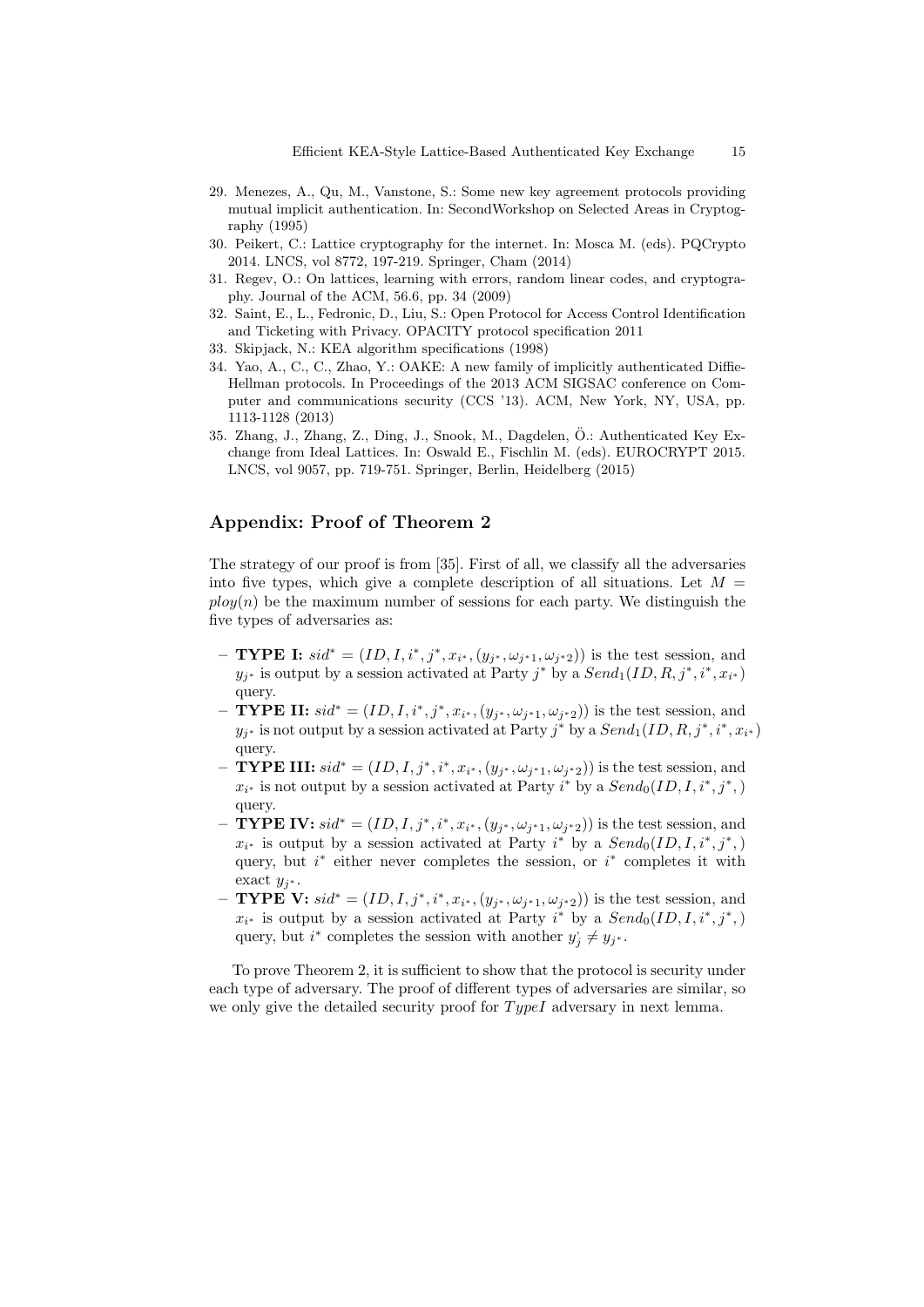**Lemma 3.** Let n be a power of 2, q is a prime satisfying  $q = 1 \mod 2n$ , real **Lemma 3.** Let  $n$  be a power of z, q is a prime satisfying  $q = 1 \mod 2n$ , real  $\beta = \omega(\alpha \gamma n \sqrt{n \log n})$ . Then, if ring-LW  $E_{q,\alpha}$  is hard, the proposed AKE is secure against any PPT TypeI adversary  $A$  in the random oracle model.

**Proof of Lemma 3:** A simulator  $S$  will be constructed to answer the queries from A. After a sequence of games, Game m for  $0 \le m \le 4$ , we show that the advantage of  $A$  is negligible. In  $Game\ 0$ ,  $S$  executes as the original protocol, while the last game  $Game 4$  is a fake one with randomly and independently chosen session key for the test session. The security is established by showing that any two consecutive games are computationally indistinguishable. As any two consecutive games are very similar, we only show the difference between two games by framing them.

**Game 0:** S uses the original protocol to simulates the security game for  $A$ . S chooses  $i^*, j^* \leftarrow_r \{1, ..., N\}, m_{i^*}, m_{j^*} \leftarrow_r \{1, ..., M\}$ , and supposes the sid for the test session is  $sid^* = (ID, I, i^*, j^*, x_{i^*}, (y_{j^*}, \omega_{j^*1}, \omega_{j^*2}))$ , where  $x_{i^*}$  is output by the  $m_{i^*}$ -th session of Party  $i^*$ , and  $y_{j^*}$  is output by the  $m_{j^*}$ -th session of Party j<sup>\*</sup> activated by a  $Send_1(ID, R, j^*, i^*, x_{i^*})$  query. Then, S chooses  $a \leftarrow_r R_q$ , generates static public keys for all parties. Besides,  $S$  maintains a table  $L$  for the hash function H to serve as a random oracle. After that, S answers  $\mathcal{A}$ 's queries as follows:

- $H(in)$ : If there does not exist a tuple  $(in, out)$  in L, choose an invertible element out  $\in \chi_{\gamma}$  at random, and add (*in, out*) into L. Then, return out to A.
- $-$  **Send<sub>0</sub>**(ID, I, i, j) : A intends to activate a new session with Party j, and  $\mathcal S$  proceeds as follows:
	- a. Sample  $r_i, f_i \leftarrow_r \chi_\alpha$ , and compute  $x_i = ar_i + f_i$ ;
	- b. Send  $x_i$  to Party j.
- $-$  **Send**<sub>1</sub>(*ID, R, j, i, x<sub>i</sub>): S computes sk<sub>i</sub> as follows:* 
	- 1. Sample  $r_j, f_j \leftarrow_r \chi_\alpha$ , and compute  $y_j = ar_j + f_j$ ;
	- 2. Sample  $g_{j1}, g_{j2} \leftarrow_r \chi_\alpha$ , and compute  $k_{j1} = p_i \cdot r_j + g_{j1}$  and  $k_{j2} =$  $x_i \cdot s_j + g_{j2};$
	- 3. Compute  $(\sigma_{i1}, \omega_{i1}) \leftarrow Con(k_{i1}, \text{params})$  and  $(\sigma_{i2}, \omega_{i2}) \leftarrow Con(k_{i2}, \text{params});$
	- 4. Party j derives his session key  $sk_j = H(\sigma_{j1}, \sigma_{j2}, i, j, x_i, y_j, \omega_{j1}, \omega_{j2});$
	- 5. Send  $y_i, \omega_{i1}, \omega_{i2}$  to Party *i*.
- $-$  Send<sub>2</sub>(ID, I, i, j,  $x_i$ ,  $(y_j, \omega_{j1}, \omega_{j2})$ ): S proceeds as follows:
	- c. Sample  $g_{i1}, g_{i2} \leftarrow r \chi_{\alpha}$ , and compute  $k_{i1} = p_j \cdot r_i + g_{i1}, k_{i2} = y_j \cdot s_i + g_{i2}$ ;
	- d. Compute  $\sigma_{i1} = Rec(k_{i1}, \omega_{j1}, \text{params})$  and  $\sigma_{i2} = Rec(k_{i2}, \omega_{j2}, \text{params})$ ,
- then Party *i* derives his session key  $sk_i = H(\sigma_{i2}, \sigma_{i1}, i, j, x_i, y_j, \omega_{j1}, \omega_{j2});$ - SessionKeyReveal(sid): After receiving sid from A, S returns sk<sub>i</sub> if the session key of *sid* has been generated.
- **Corrupt**(i): Return the static secret key  $s_i$  of Party i to A.
- $\text{ Test}(sid)$ : The input of this query is  $sid = (ID, I, i, j, x_i, (y_j, \omega_{j1}, \omega_{j2})$ . After receiving sid from A, firstly, S should make sure that  $(i, j) = (i^*, j^*)$ ;  $x_i$  and  $y_j$  are output by the  $m_{i^*}$ -th session of Party  $i^*$  and the  $m^*$ -th session of Party j<sup>\*</sup> respectively. If not, S aborts. Else S chooses a random  $b \in \{0, 1\}$ . S returns  $sk_i$  of sid if  $b = 1$ , else returns  $sk'_i \leftarrow_r \{0, 1\}^{\kappa}$ .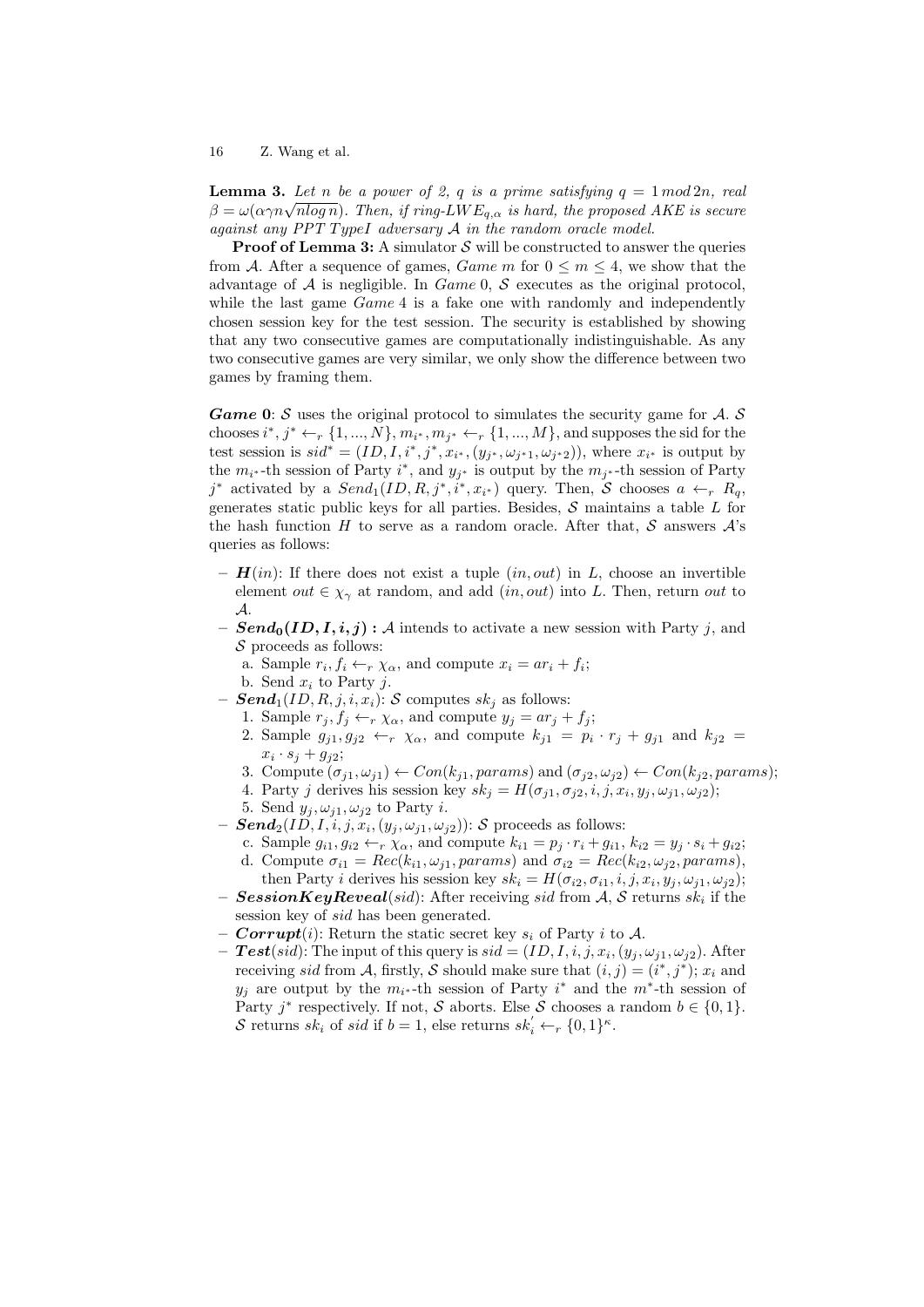We define  $EQUAL_i$  as the event that A outputs  $b^*$  and  $b^* = b$  in *Game i*. Then we consider the probability that  $S$  will not abort in  $Game 0$ .

Claim 1.  $Pr(S$  will not abort) =  $1/M^2N^2$ .

*Proof. i*<sup>\*</sup> and *j*<sup>\*</sup> are randomly chosen from  $\{1, ..., N\}$ , and  $m_{i^*}$  and  $m_{j^*}$  are random chosen from  $\{1, ..., M\}$  by S, which are independently from the view of A. So the probability that  $(i, j) = (i^*, j^*)$ , and  $x_i$  and  $y_j$  are output by the  $m_{i^*}$ -th session of Party  $i^*$  and the  $m^*$ -th session of Party  $j^*$  respectively is  $1/M^2N^2$ . П

Game 1: In Game 1, S behaves almost the same as in Game 0, except the computation of  $sk_i$ 

- **Send**<sub>2</sub>(*ID*,*I*,*i*,*j*,*x<sub>i</sub>*,(*y<sub>j</sub>*, $\omega_{j1}, \omega_{j2}$ )): If (*i*, *j*)  $\neq$  (*i*<sup>\*</sup>,*j*<sup>\*</sup>), or *x<sub>i</sub>* is not the *s*<sup>\*</sup><sub>*i*</sub></sub>-th session of  $i^*$ , S behaves the same as in Game 2. Else if  $(y_j, \omega_{j1}, \omega_{j2})$  is output by the  $s_j^*$ -th session of Party  $j^*$ ,  $\mathcal{S}$  directly sets  $sk_i = sk_j$  and return it to  $\mathcal{A}$ , where  $sk_j$  is the session key of  $sid = (ID, R, j, i, x_i, (y_j, \omega_{j1}, \omega_{j2}))$ . Otherwise, S samples  $g_{i1}, g_{i2} \leftarrow_r \chi_\alpha$ , and computes  $k_{i1} = p_j \cdot r_i + g_{i1}, k_{i2} =$  $y_j \cdot s_i + g_{i2}$ . Finally, it computes  $\sigma_{i1} = Rec(k_{i1}, \omega_{j1}, \text{params})$  and  $\sigma_{i2} =$  $Rec(k_{i2}, \omega_{j2}, \text{params})$ , and derives  $sk_i = H(\sigma_{i2}, \sigma_{i1}, i, j, x_i, y_j, \omega_{j1}, \omega_{j2}).$ 

Claim 2.  $Pr(EQUAL_1) = Pr(EQUAL_0) - negl(\kappa)$ 

Proof. In the second case, it is just a conceptual change of Game 0 due to the correctness of the protocol.

We know that  $y_j$  is output by the  $s_j^*$ -th session of Party  $j^*$ . But we never know whether  $(\omega_{j1}, \omega_{j2}) = (\omega'_{j1}, \omega'_{j2})$ . But for convenience, we suppose  $(\omega_{j1}, \omega_{j2}) = (\omega'_{j1}, \omega'_{j2}),$  and we consider the situation  $(\omega_{j1}, \omega_{j2}) \neq (\omega'_{j1}, \omega'_{j2})$  later. We define  $\check{Q}_l$  as the event in Game **Game l** that: 1)  $(y_j, \omega'_j, \omega'_{j2})$  is output by the  $s_j^*$ -th session of party  $j^*$  but  $(\omega_j, \omega_{j2}) \neq (\omega'_j, \omega'_{j2})$ , and  $2^j$  A makes a query to H that is exactly used to generate the session key  $sk_i$  for the  $s_i^*$ -th session of party  $i^*$ .

**Game 2:**  $S$  behaves almost the same as in **Game 1** except in the follow case:

- $\; Send_0(ID,I,i,j) : \text{If } (i,j) \neq (i^*,j^*)\text{, or it is not the } s_i^*\text{-th session of } i^*\text{, } S$ behaves the same as in  $Game 1$ . Otherwise,  $S$  proceeds as follows:
	- a. Sample  $r_i, f_i \leftarrow_r \chi_\alpha;$
	- b. Randomly chooses  $x_i \leftarrow_r R_q$ ;
	- c. Send  $x_i$  to  $A$ .
- **Send**<sub>1</sub>(*ID*, *R*, *j*, *i*, *x<sub>i</sub>*): If  $(i, j) \neq (i^*, j^*)$ , or it is not the  $s_j^*$ -th session of  $j^*$ , S behaves the same as in Game 2. Otherwise, S computes  $sk_j$  as follows:
	- 1. Randomly chooses  $y_j \leftarrow_r R_q$ ;
	- 2. Sample  $g_{j1}, g_{j2} \leftarrow r \chi_{\alpha}$ , and compute  $k_{j1} = p_i \cdot r_j + g_{j1}$  and  $k_{j2} =$  $x_i \cdot s_j + g_{j2};$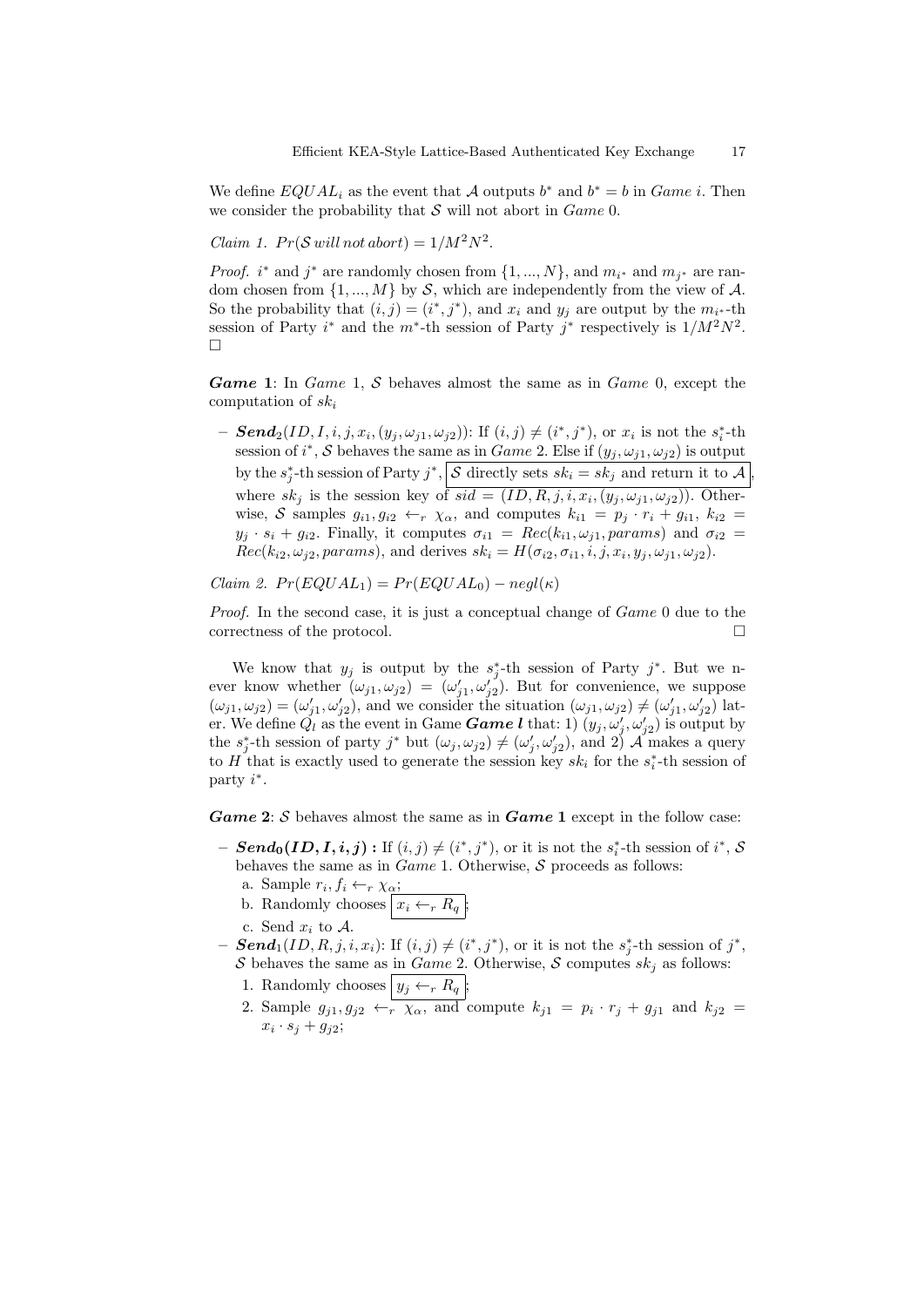- 3. Compute  $(\sigma_{j1}, \omega_{j1}) \leftarrow Con(k_{j1}, \text{params})$  and  $(\sigma_{j2}, \omega_{j2}) \leftarrow Con(k_{j2}, \text{params});$
- 4. Party j derives his session key  $sk_j = H(\sigma_{j1}, \sigma_{j2}, i, j, x_i, y_j, \omega_{j1}, \omega_{j2});$
- 5. Send  $y_j, \omega_{j1}, \omega_{j2}$  to Party *i*.
- $\; \textbf{Send}_2(ID, I, i, j, x_i, (y_j, \omega_{j1}, \omega_{j2}))$ : If  $(i, j) \neq (i^*, j^*)$ , or  $x_i$  is not the  $s_i^*$ -th session of  $i^*$ , or  $(y_j, \omega_{j1}, \omega_{j2})$  is output by the  $s_j^*$ -th session of Party  $j^*$ , S behaves the same as in  $Game 1$ . Otherwise,  $S$  proceeds as folllows
	- c. Randomly chooses  $k_{i1}, k_{i2} \leftarrow_r R_q$ ;
	- d. Compute  $\sigma_{i1} = Rec(k_{i1}, \omega_{j1}, params)$  and  $\sigma_{i2} = Rec(k_{i2}, \omega_{j2}, params)$ , then Party *i* derives his session key  $sk_i = H(\sigma_{i2}, \sigma_{i1}, i, j, x_i, y_j, \omega_{j1}, \omega_{j2});$

*Claim 3.* : If ring-LW  $E_{q,\alpha}$  is hard, we have  $Pr(Q_2) = Pr(Q_1) - negl(\kappa)$ , and  $Pr(EQUAL_2|\neg Q_2) = Pr(EQUAL_1|\neg Q_1) - negl(\kappa).$ 

*Proof.* Since H is a random oracle, the event  $Q_i$  ( $i = 1, 2$ ) is independent from the distribution of the corresponding  $sk_i$ . In addition, under the ring- $LWE_{q,\alpha}$ assumption, we have  $x_i = ar_i + f_i$  and  $y_j = ar_j + f_j$  in *Game* 1 are computationally indistinguishable from uniform distribution over  $\mathbb{R}_q$ , so  $Pr(Q_2) = Pr(Q_1)$ . Suppose  $Q_i$   $(i = 1, 2)$  does not happen, A gains no information about  $sk_i$  which means  $Pr(EQUAL_2 | \neg Q_2) = Pr(EQUAL_1 | \neg Q_1) - negl(\kappa).$ 

**Game 3:** S behaves almost the same as in **Game 2** except in the follow case:

- **Send**<sub>1</sub>(*ID*, *R*, *j*, *i*, *x<sub>i</sub>*): If  $(i, j) \neq (i^*, j^*)$ , or it is not the  $s_j^*$ -th session of  $j^*$ , S behaves the same as in Game 2. Otherwise, S computes  $sk_j$  as follows:
	- 1. Randomly chooses  $y_j \leftarrow_r R_q$ ;
	- 2. Randomly chooses  $k_{j1}, k_{j2} \leftarrow_r R_q$ ;
	- 3. Compute  $(\sigma_{i1}, \omega_{i1}) \leftarrow Con(k_{i1}, params)$  and  $(\sigma_{i2}, \omega_{i2}) \leftarrow Con(k_{i2}, params);$
	- 4. Party j derives his session key  $sk_j = H(\sigma_{j1}, \sigma_{j2}, i, j, x_i, y_j, \omega_{j1}, \omega_{j2});$
	- 5. Send  $y_j, \omega_{j1}, \omega_{j2}$  to Party *i*.

*Claim 4.* : If ring-LW  $E_{q,\alpha}$  is hard, we have **Game 2** and **Game 3** are computationally indistinguishable. In particular, we have  $Pr(Q_3) = Pr(Q_2) - negl(\kappa)$ and  $Pr(EQUAL_3|\neg Q_3) = Pr(EQUAL_2|\neg Q_2) - negl(\kappa)$ 

*Proof.* It is easy to identify that  $k_{j1}$  and  $k_{j2}$  are ring- $LWE_{q,\alpha}$  samples. Under the ring-LW  $E_{q,\alpha}$  assumption, we have  $k_{i1}$  and  $k_{i2}$  in Game 2 are computationally indistinguishable from uniform distribution over  $\mathbb{R}_q$ .

Now it is enough to show that the event  $Q_3$  is happen with negligible probability:

*Claim 5.* We have  $Pr[Q_3] = 2^{-n} + negl(\kappa)$ .

*Proof.* Let  $k_{i1,l}$  and  $k_{i2,l}$  be the element computed by S for the  $s_i^*$ -th session at party  $i^*$  in *Game l*, and  $k_{j1,l}$  and  $k_{j2,l}$  be the element computed by S for the  $s_j^*$ -th session at party j<sup>\*</sup>. By the correctness of the protocol, we have that  $k_{i1,1}$  =  $k_{j1,1} + \hat{g}_1$  and  $k_{i2,1} = k_{j2,1} + \hat{g}_2$  for some  $\hat{g}_1, \hat{g}_2$  with small coefficients. As we have proven that the view of the adversary before  $Q_l$  happens is computationally indistinguishable, the equation  $k_{i1,3} = k_{j1,3} + \hat{g_1}'$  and  $k_{i2,3} = k_{j2,3} + \hat{g_2}'$  should